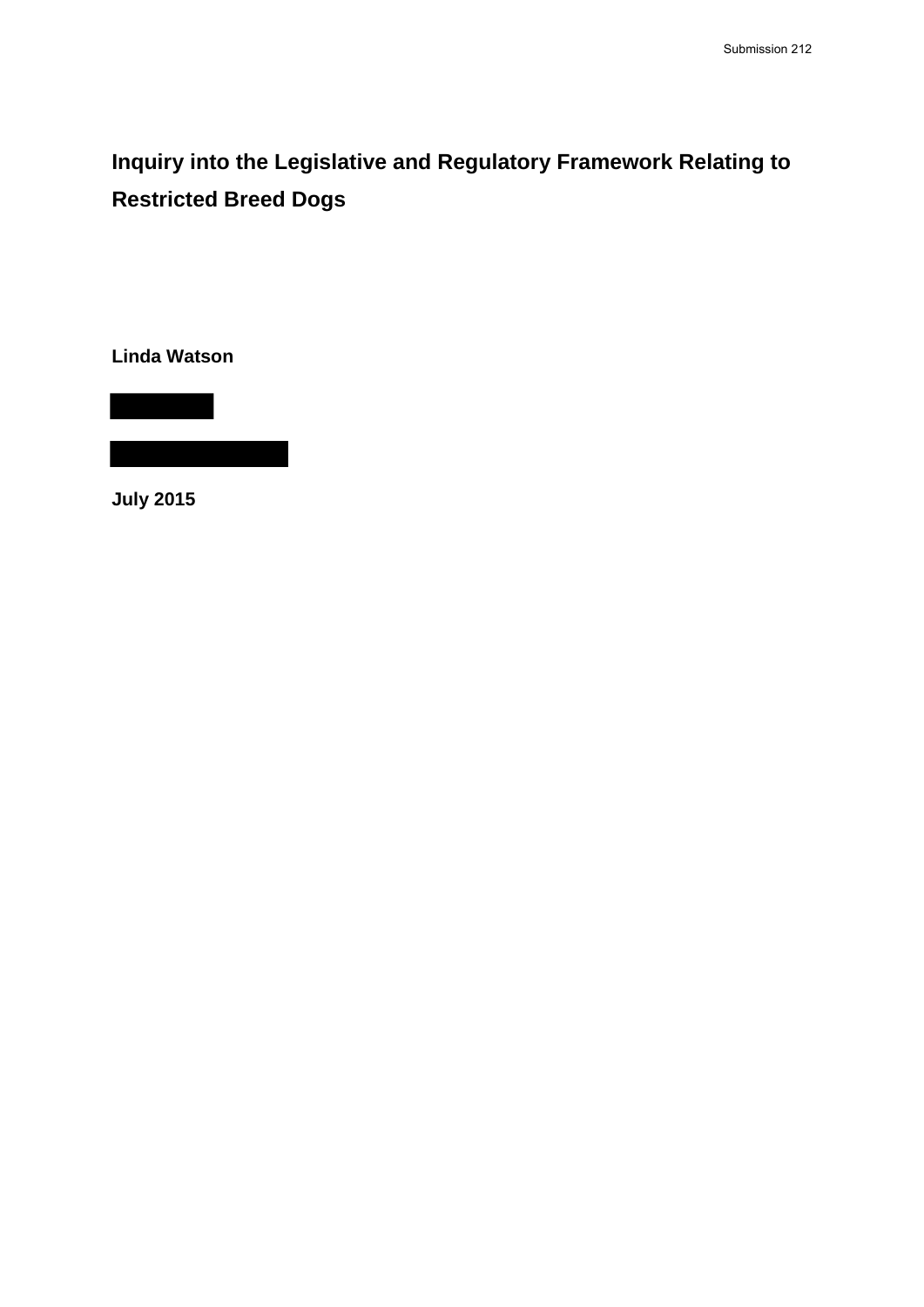Submission 212

# **Dog bite injury – A public health issue**

*Every two years in Australia approximately three persons die as a result of dog bite injury and for each year almost 2000 are hospitalised and more present at a hospital emergency centre. Children are over-represented in dog bite injury requiring hospitalisation and are mostly bitten on the face, neck and head. Adults are mostly bitten on the hands, fingers and arms. The most common location of dog bite injury is within a home environment rather than in a public place. Bite events often cause considerable trauma to all involved, including those injured, their family and the offending dog's owner. Severe or multiple bites may result in the development of post-traumatic stress disorder.*

*Reducing dog bite trauma is a complex problem requiring a multi-dimensional approach. Authorities in recent years have approached this issue by regulating particular dog breeds because they were considered to be more dangerous than other breeds. This practise is referred to as breed-specific legislation. However, to date there is no published literature showing the efficacy of breed specific legislation in reducing dog bite injury. This research will review the current emphasis on breed specific legislation, by examining the associated evidence base and considering the potential utility of an integrated approach to dog bite injury prevention.* 

The above is the preamble to an incomplete PhD thesis titled "Dog Bite Injury: an investigation into the effectiveness of regulation"

The fundamental research question being addressed in this thesis is whether breed specific regulation is a flawed approach to reducing dog bite injury. The overall research question was to be addressed through consideration of a set of more specific research questions.

- 1. Is there any evidence that current breed specific regulation is effective?
- 2. If not, why?
	- i) Can breed be reliably identified?
	- ii) Is breed a strong predictor of risk?
	- iii) Are there other important risk factors?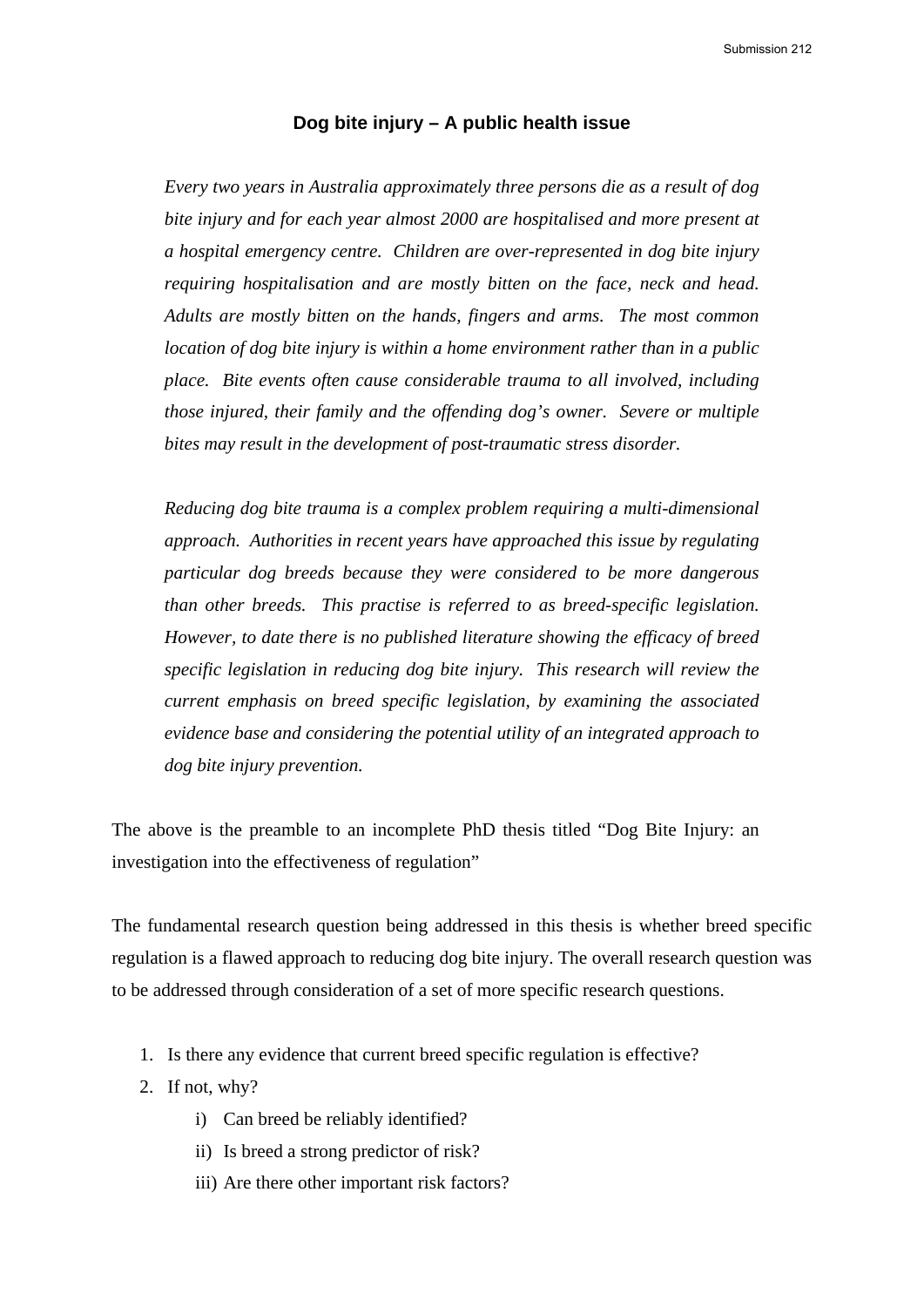3. What would be an improved approach to preventing dog bite injury?

I have included as Attachment 1 to this submission, the draft chapter relating to the conceptual basis for an integrated approach to dog bite injury prevention. As this is unpublished I request that it remain confidential. I would be happy to make myself available if further clarification was required and to provide further detail on the areas of research undertaken to provide input into this integrated approach.

I am also able to provide you with detailed literature review if required. I have included a brief summary of the epidemiology of dog bite injury, dog bite risk factors, interventions and legislation below.

# **Epidemiology of dog bite injury**

# **Worldwide**

There is a vast amount of literature, worldwide, describing dog bite injury. Many are retrospective or prospective descriptive studies resulting from research on hospital presentation or admissions data with a focus on children (Bernardo et al., 1998; Bernardo et al., 2000; Bernardo et al., 2002; Bhanganada et al., 1993; Dwyer et al., 2007; Hon et al., 2007; Kahn et al., 2003; Mendez Gallart et al., 2002; Schalamon et al., 2006; Steele et al., 2007) or all ages (Bhanganada et al., 1993; Day et al., 2007; Feldman et al., 2004; Hoff et al., 2005; Marsh et al., 2004; Weiss et al., 1998).

Victims of dog bites share common characteristics across jurisdictions which include:

- An increased likelihood of children being bitten in their home or someone else's home rather than in a public place.
- Over-representation for dog bite injury in children and older people.
- Over-representation for dog bite injury for males of all ages.
- Children mostly bitten on the face, neck and head.
- Adults mostly bitten on the hands, fingers and arms.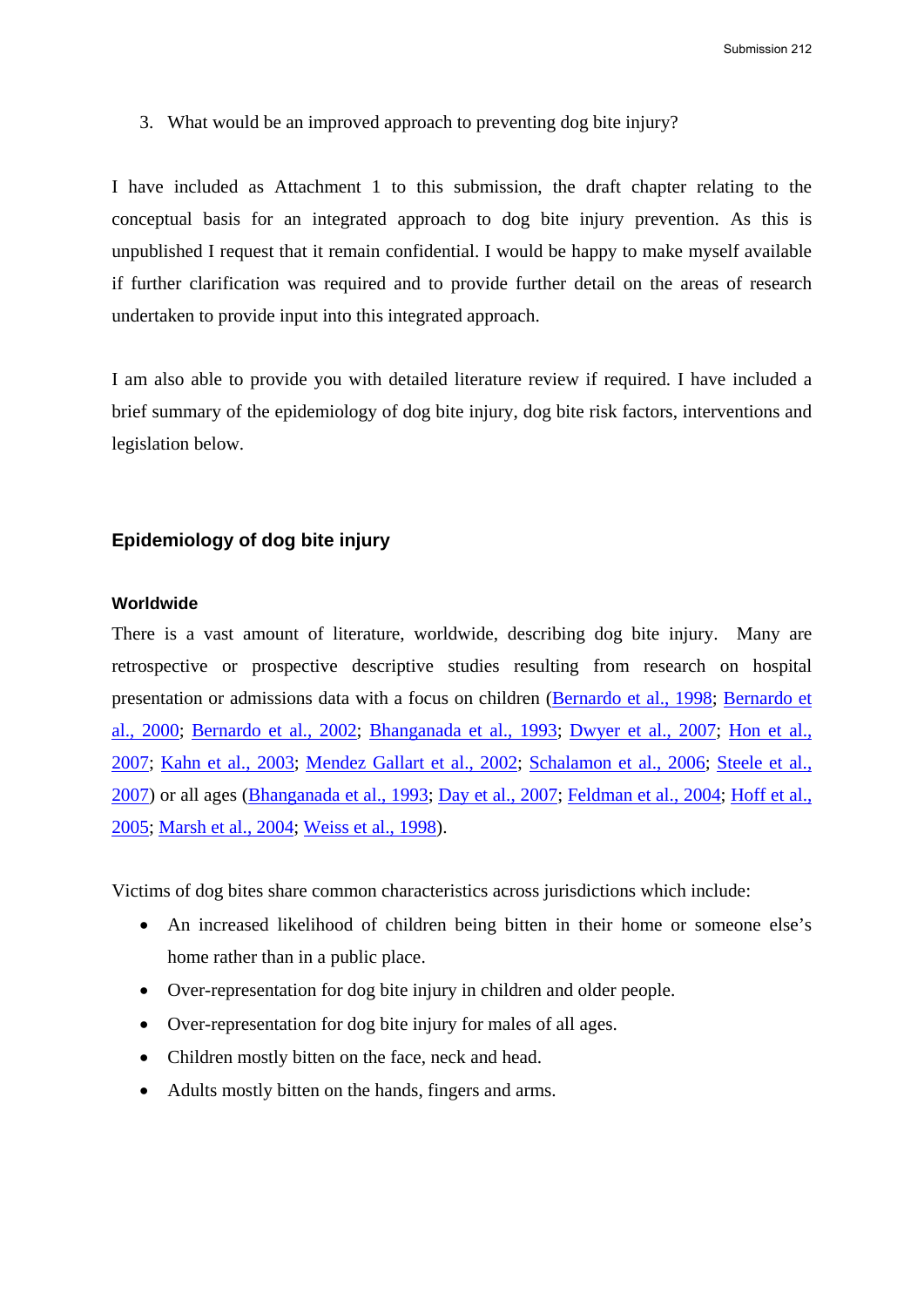### **Australia**

A number of case-series and cross sectional survey studies have been conducted in Australia, where similar observations have been made (Al Podberscek, 1990; Greenhalgh et al., 1991; MacBean et al., 2007; Nixon et al., 1980; Ozanne-Smith et al., 2001; Pitt et al., 1994; Podberscek and Blackshaw, 1991; Thomas and Buntine, 1987; Thompson, 1997).

### **Risk factors for dog bite injury**

Very few analytic studies have been conducted to determine risk factors for dog bite including victim specific factors. While the general pattern and circumstances of dog bite injury have been described to some extent, few well conducted risk factor studies have been reported, particularly those designed to determine risk factors for the general population or for characteristics of owners, victim behaviour, breed, dog training and socialisation.

# **Dog owner-specific factors**

No research was found in the literature that has systematically examined personality or behavioural characteristics of owners whose dog has been involved in a bite injury event. However, there have been two papers that have considered the characteristics of owners of "vicious" dogs (Barnes et al., 2006; Ragatz et al., 2009). The first study found that "vicious" dog owners had nearly 10 times more criminal convictions than other dog owners and the second study found that "vicious" dog owners reported significantly more criminal behaviours than other dog owners. A major flaw in both these studies is that both assumed particular breeds as "vicious" regardless of whether the individual dogs had actually ever offended by biting. They based their premise on literature that indicated these breeds as "high-risk" breeds in terms of aggression.

A paper examining a case series of 227 biting dogs published in Applied Animal Behaviour Science in 2001 (Guy et al., 2001c) described the characteristics of the dogs, their behaviour, and their victim while another paper by the same authors (Guy et al., 2001b) evaluated the association of potential risk factors with biting behaviour to determine risk factors in a veterinary caseload for dog bites to owners in a household setting. They randomly selected 227 biting and 126 non-biting dogs from a general veterinary caseload of 3226 dogs and found that both the mean weight and age of biting dogs were significantly lower than that of non-biting dogs. It was noted that small dogs may have appeared more aggressive because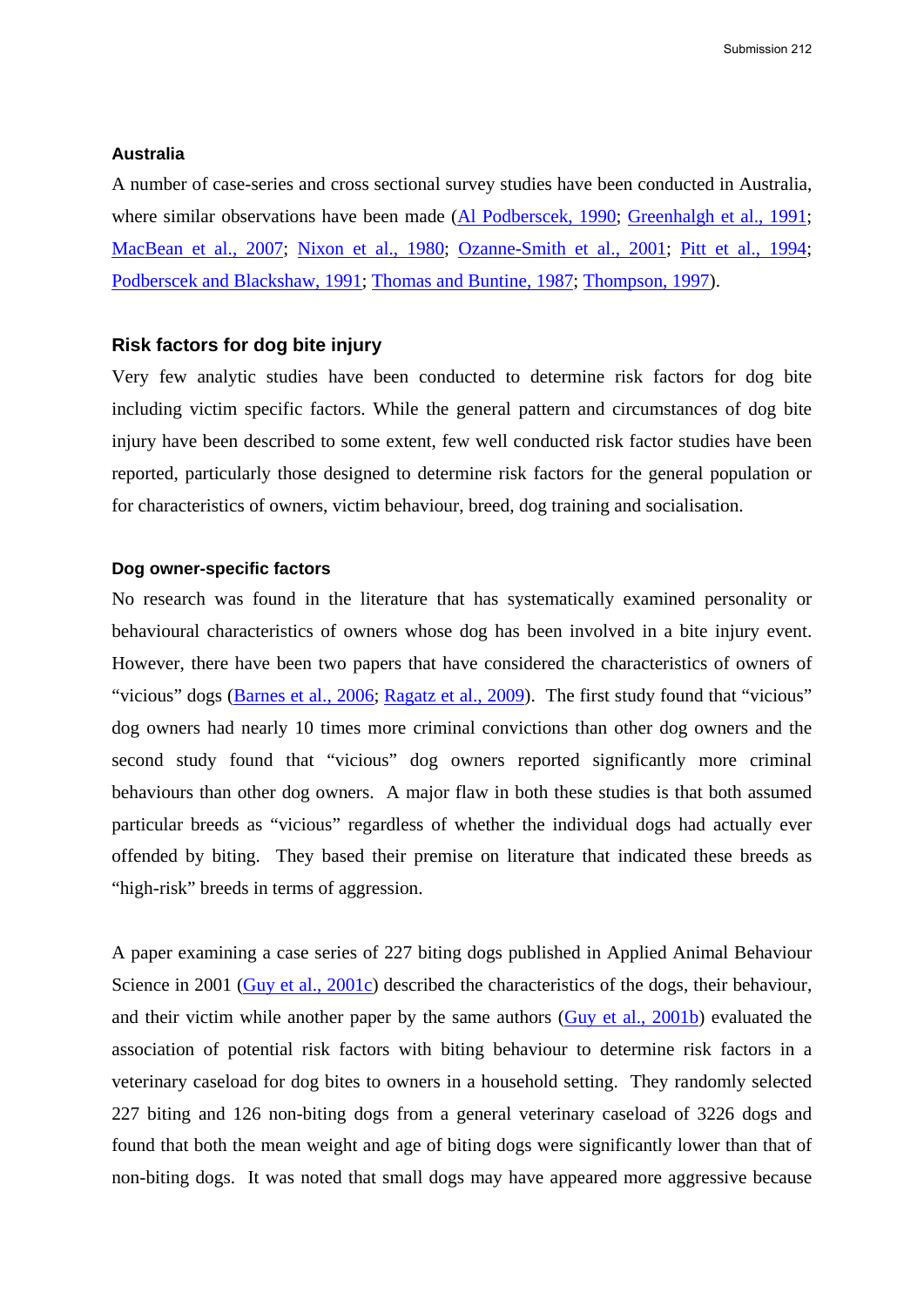the owners of large dogs were less likely to present to a veterinarian. Significant risk factors for an outcome of biting included: the dog being female (particularly if small), the presence of one or more teenage children in the home, a history of a pruritic or malodorous skin disorder which had received veterinary treatments, showing or being allowed any of the following behaviours in the first two months of ownership: aggression over food, the dog having slept on someone's bed or the dog having been given a significantly higher ranking for excitability based on its behaviour. Dogs which had bitten were also more likely to have previously shown fear of children, men, and strangers. The information presented in this study may be applicable only to small companion animal practice situations and not the general population as the study design was to determine risk factors for owners of dogs in a general veterinary caseload.

### **Dog-specific factors**

A study reported in Pediatrics in 1994 (Gershman et al., 1994), was designed to determine dog-specific factors independently associated with a dog biting a non-household member. Cases were selected from dogs reported to Denver Animal Control for a first-bite episode of a non-household member. Controls were neighbourhood matched dogs with no history of biting a non-household member. There was no assessment of the role of the victim's behaviour in the dog bite event or verification of the predominant breed as stated by the owner. It was reported that, in comparison to controls, biting dogs were more likely to be German Shepherd predominant breed or Chow Chow predominant breed, male, unneutered, residing in a house with 1 or more children and chained while in the yard. Children aged 12 years and younger were the victims in 51% of cases. It is possible that case detection bias existed with victims of some breeds more likely to report bite incidents. This may result in spurious association between biting and those breeds. It is unlikely that a similar scenario exists with respect to the other factors and reporting. However, there may be other associations, for example between neutering or chaining and breed that may result in spurious association between biting and breed. Similarly families with children may be more likely to have certain breeds. These potential study flaws could be overcome using stratification to adjust for confounding in the analysis.

Other studies have also attempted to measure the relative dangers of particular breeds and also used reliable measures of the relative frequency of the breeds in the dog population. One, a cohort study of over 3000 dogs (Guy et al., 2001c) found that German Shepherds were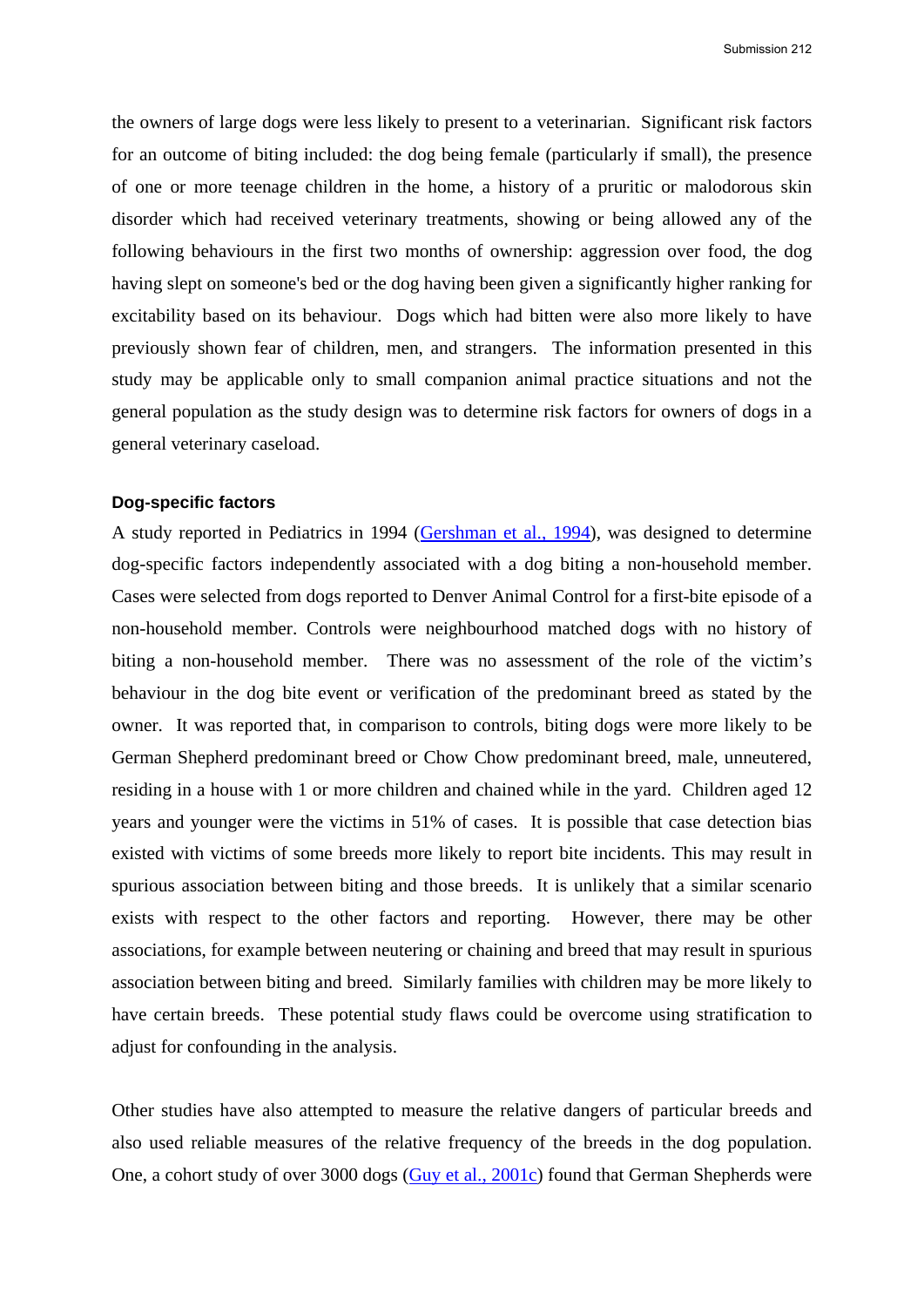no more likely to bite than Labrador Retrievers, a result the authors attributed to German Shepherds being involved in more cases of attacks outside the home which were not the subject of their study. The study also found that mixed breed dogs were no more likely to bite than pure breeds.

A survey of child dog bite victims presenting to the Emergency Department of the Adelaide Children's Hospital over an eighteen month period from January 1986 to June 1987 (Greenhalgh et al., 1991) used council dog registration figures as the denominator to determine breed bite rate and found that German shepherds were implicated more frequently than their prevalence in the community. This finding is not reliable as the denominator used to determine the breed bite rate was obtained from council registration figures which are not necessarily a true reflection of the dog population due to breed identification problems and not all dogs being registered. No distinctions were made between purebred or crossbred dogs.

A later study used emergency presentation data for 356 all age dog bites from another Adelaide hospital for the period January 1990 to June 1993, together with data from respondents of a 1992 community survey (Thompson, 1997) to consider bite risk for dog breeds. The proportion of dog attacks by various breeds was reported as was the relative risk of attack by those breeds (representation ratio) using the unverified self-reported breeds from the community survey to determine the distribution of breeds in the dog population. Thompson also stated that more dangerous dogs existed but they did not feature in the injury surveillance data because they comprised a small proportion of the dog population. He did not provide any justification either for his assertion that more dangerous dogs existed or for the statement that they didn't feature because they comprised a small proportion of the dog population. It may equally have been the case that they didn't feature in the injury surveillance data because they were not more dangerous.

A case-control study of dog bite risk factors in a domestic setting to children aged 9 years and under was conducted as a component of my research. The aim of this study was to investigate risk factors for dog bite-related injury in a domestic setting to children aged 0-9 years. In Victoria, children aged 0-9 years account for 83% of hospital admissions and 73% of hospital presentations for dog bite injury. More than two thirds of bites to children occur in a domestic setting. The study region comprised the catchment of seven emergency departments (EDs).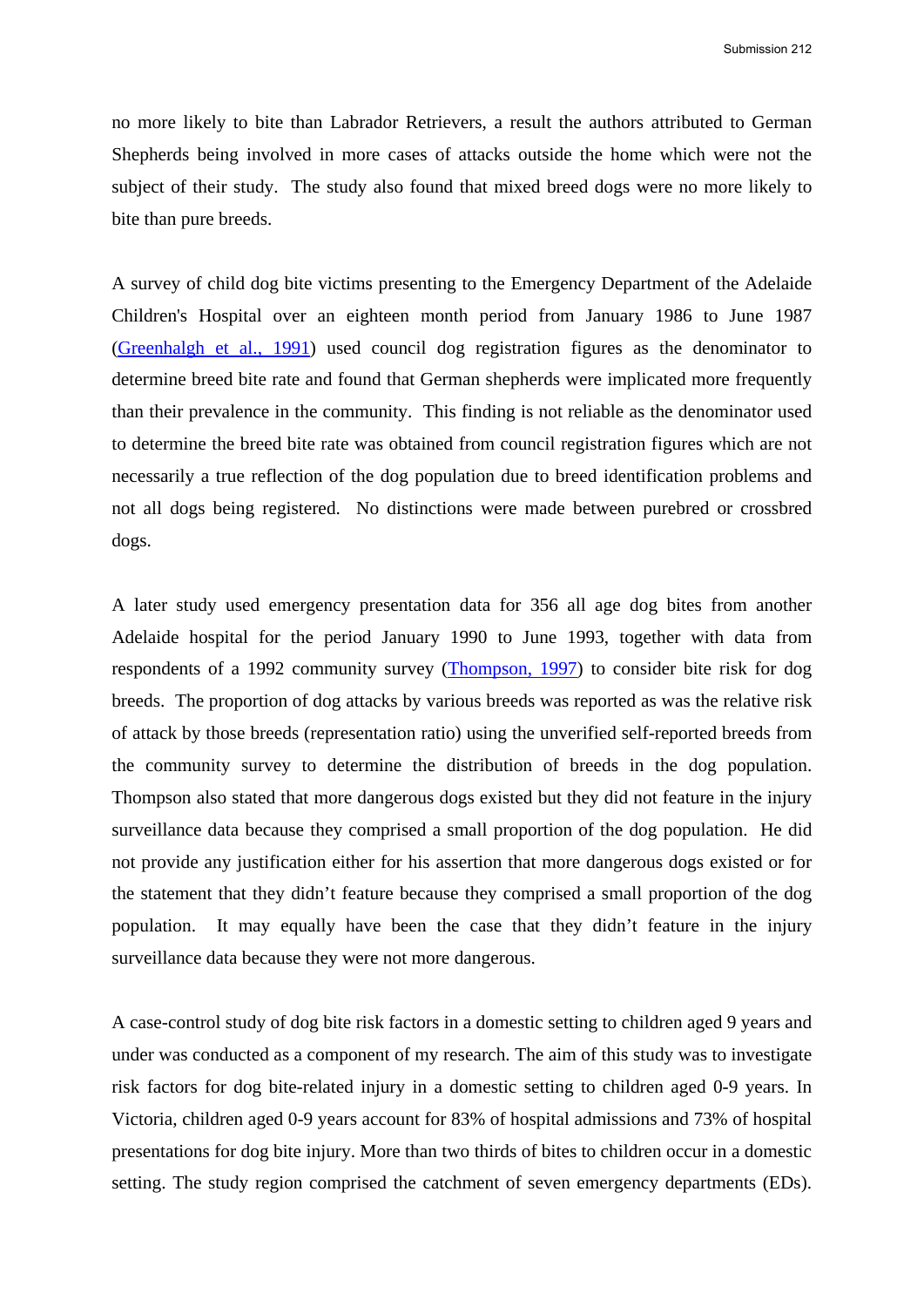Submission 212

Case data were obtained from a call back study of 51 child dog bite victims who presented to the study EDs. Controls were 102 children aged nine years and under exposed to dogs in a domestic situation in the study region and who were not bitten. Data was collected via selfreport in response to an interviewer-administered questionnaire. Unadjusted analysis identified several risk factors including overconfidence with dogs (OR 6.01, 95% CI 2.89- 12.7), provocation by the child (OR 13.43, 95% CI 5.71-31.63), neuter status of the dog (OR 0.26, 95% CI 0.11-0.59) and lack of supervision (OR 10.32, 95% CI 3.80-28.01). Breed did not appear to be a factor with forty-three different pure bred and mixed-breed dogs involved in 51 bite incidents. This was presented at the World Injury Prevention Conference in October 2012 (See Attachment 2). Analysis, controlling for the effects of confounding variables is to be presented in my thesis.

Identification of risk factors has the potential to reduce dog bite-related injury to children in a domestic setting by guiding future interventions, including education and policy. This is the first time a case-control study of this nature, using hospital data, has been conducted.

# **Interventions - literature**

### **Education**

Four studies were identified that had evaluated educational interventions. A pilot study conducted in the United States (Spiegel, 2000) utilised pre- and post-program questionnaires to determine if a school-based education program was an effective means of informing children aged 5 to 12 years old about dog bite safety. The questionnaire assessed children's learning of the appropriate behaviors when interacting with dogs, dog bite prevention, and changes in their understanding of dog behavior. The program appeared to be highly effective in helping children understand how to prevent or avoid potentially threatening situations involving dogs. The program was most effective at teaching children that, neighborhood and family dogs are most likely to cause dog bite-related injuries, they should never run away from a dog, and they should never touch a dog that is sleeping or eating. For most groups, there was also an increased level of recognition of canine body language. It was recommended that future investigations should concentrate on monitoring actual changes in child behavior. This study had several limitations. It was noted that it was difficult to control for differences between schools that chose to participate and those which chose not to. All of the former were enrolled in the program, thereby providing the potential for participant bias,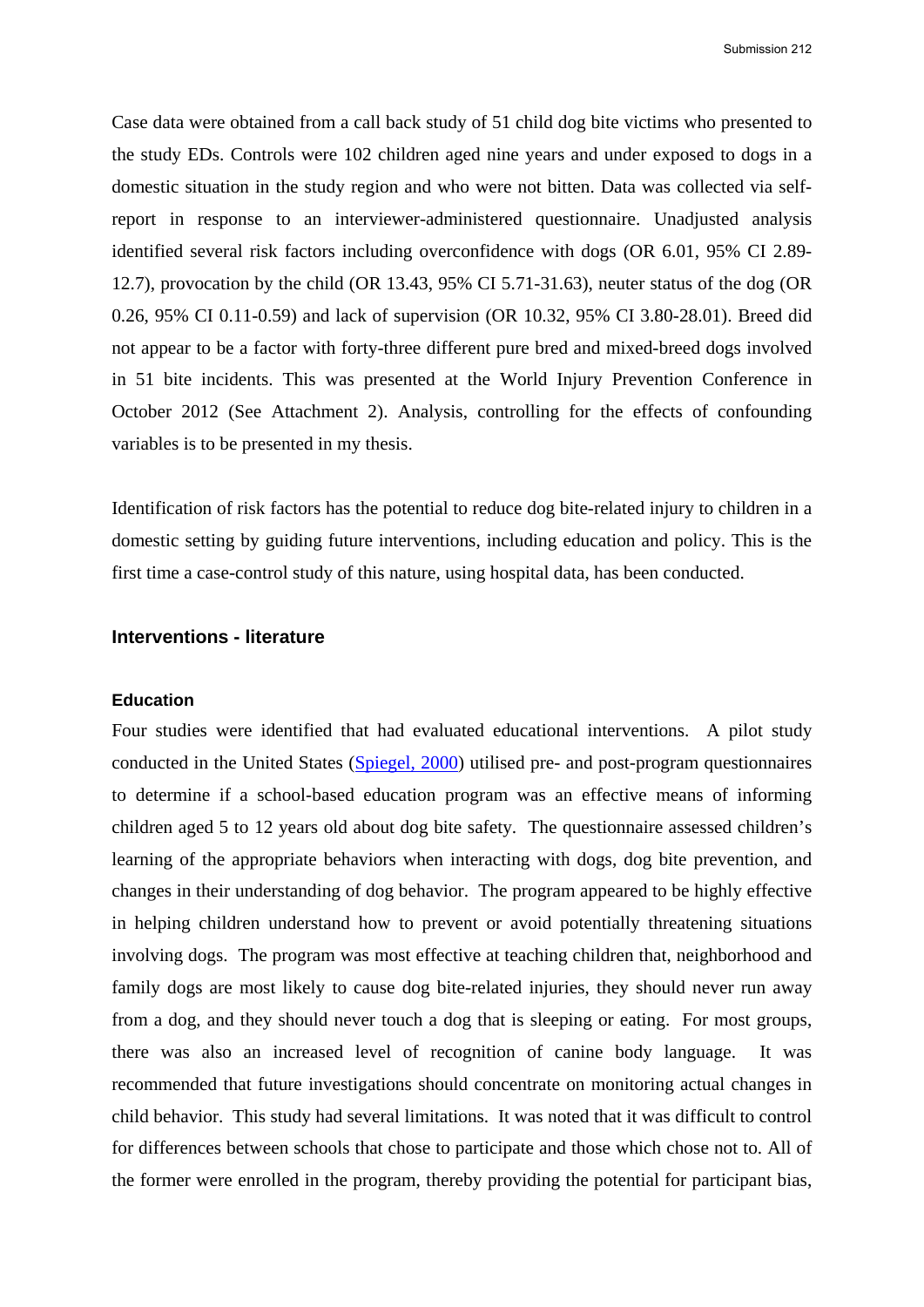Submission 212

selection bias, convenience sampling, and overall, "volunteerism." All seven schools were private, which may limit the degree to which findings can be applied to other populations.

The other three studies evaluated Australian educational interventions. One was a randomised controlled trial of an educational intervention targeted at primary school children (Chapman et al., 2000). Eight primary schools in metropolitan Sydney were randomly selected. The schools were cluster randomised into intervention and non-intervention control schools with four in each group and two classes in each school were then selected to participate. 346 children aged 7-8 years participated. The intervention consisted of a 30 minute lesson from an accredited dog handler and dog, demonstrating appropriate behaviour around dogs. They were also given activities to be undertaken before and after the demonstration. Seven to ten days later the children were observed unsupervised in the playground with a docile dog tethered 5 metres away from its owner. Children from control schools were also presented with a dog in similar circumstances. The study concluded that the educational intervention increased the precautionary behaviour around strange dogs in the short term but further research was required to determine whether the program could influence children's behaviour in the long term. The study was criticised for not taking into account cluster randomisation in the analysis which would take into account the likelihood the actions of children from one school were more similar to each other than to the actions of children from another school. After re-analysis a positive intervention effect was still present.

A second study used a questionnaire to investigate parents' beliefs about their children's behaviour around familiar and strange dogs. A brief educational program on 192 kindergarten children with a mean age of 4.7 years was then evaluated (Wilson et al., 2003). The study concluded that children in the 4 to 6 year age group could benefit from an instructional program about dog safety with an increased knowledge of dog-safe behaviour and/or increased caution in approaching dogs. The authors reported a number of limitations to this study. First, the results indicated a general increase in caution (number of "no" responses) in those experimental groups that recorded the greatest increase in knowledge about dog-safe behaviour. Because the number of questions requiring a "yes" or "no" were not balanced, it was possible that the generalised increase in caution accounted for the experimental findings. Another limitation was that the dependent measures were indirect.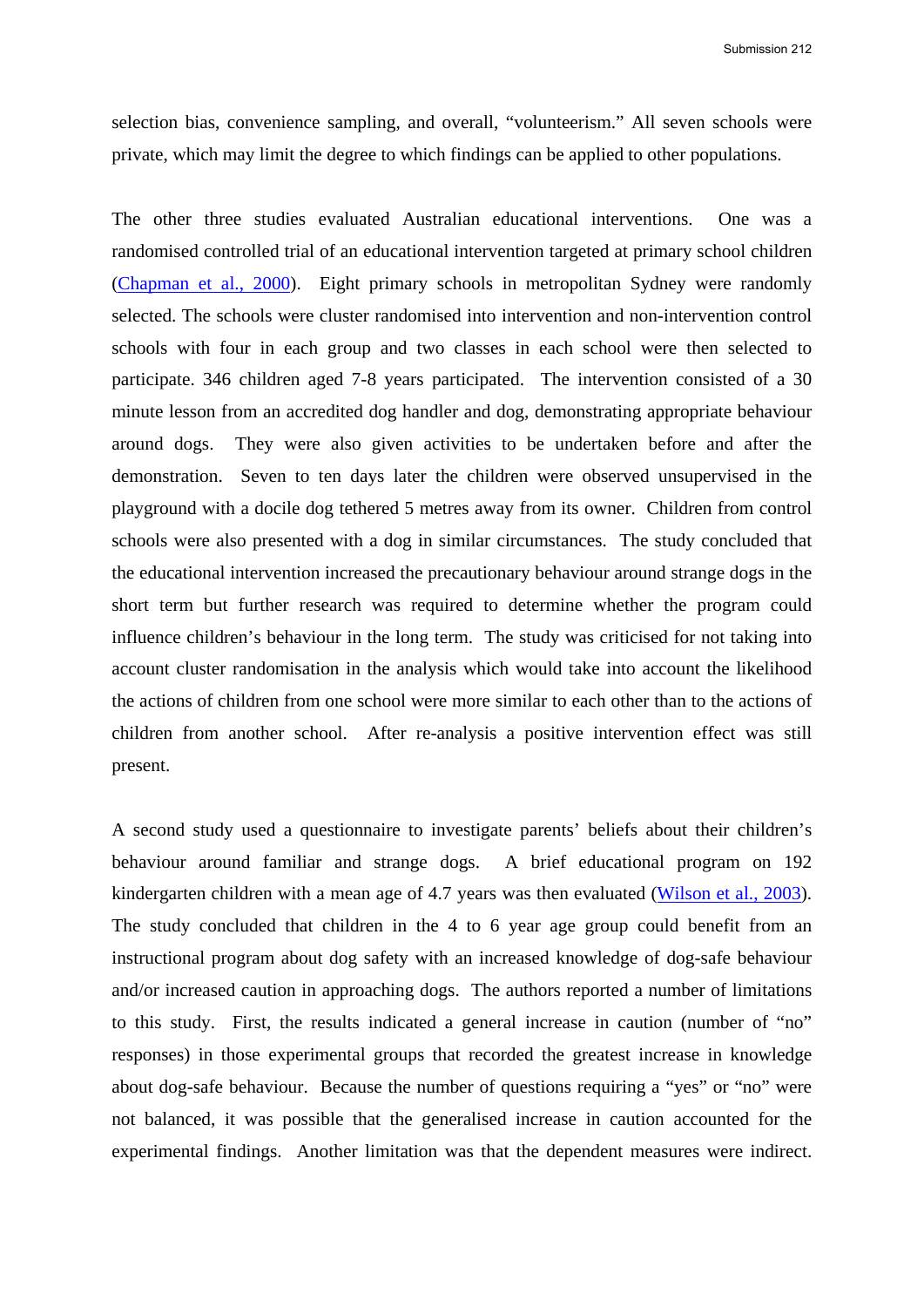While the children were able to identify high risk situations they did not determine a corresponding change in their behaviour.

While the US study (Spiegel, 2000) and the two Australian studies (Chapman et al., 2000; Wilson et al., 2003) found positive learning outcomes in the short term, none of the studies considered a longer term measure of the educational interventions.

A more recent Australian study (Coleman et al., 2008) did assess the immediate and longerterm learning outcomes of a program delivered to young children in their preparatory year of primary schooling.The children's retention of knowledge was examined at 2 weeks, 2 months and 4 months. There was little evidence of retention of this information 2 and 4 months after instruction. The authors suggested a need for follow-up instructions to improve the longer-term retention of information.

The four studies demonstrated that educational dog safety programs can increase knowledge and precautionary behaviour in the short term. However, their effectiveness in teaching children how to avoid a dog attack is not known.

# **Legislation**

# **Dog Control**

The issue of dog bite injury and dangerous and aggressive dogs has become a significant issue. In attempting to deal with this, regulatory agencies have over time implemented various regulations focused on particular practices of dog owners thought to increase the potential for dog bite injury. Within Australia, the first regulations related to containment of dogs to the owner's property and leash laws, followed by measures to control and manage known aggressive dogs (i.e. dogs defined to be "dangerous" as a result of an incident, most likely involving injury to a human or another animal). While there has been no scientific evaluation of these regulations, it is accepted that regulations of this type may have contributed to a reduction in the likelihood of a dog bite injury event in public areas or by known aggressive dogs (Seksel, 2002).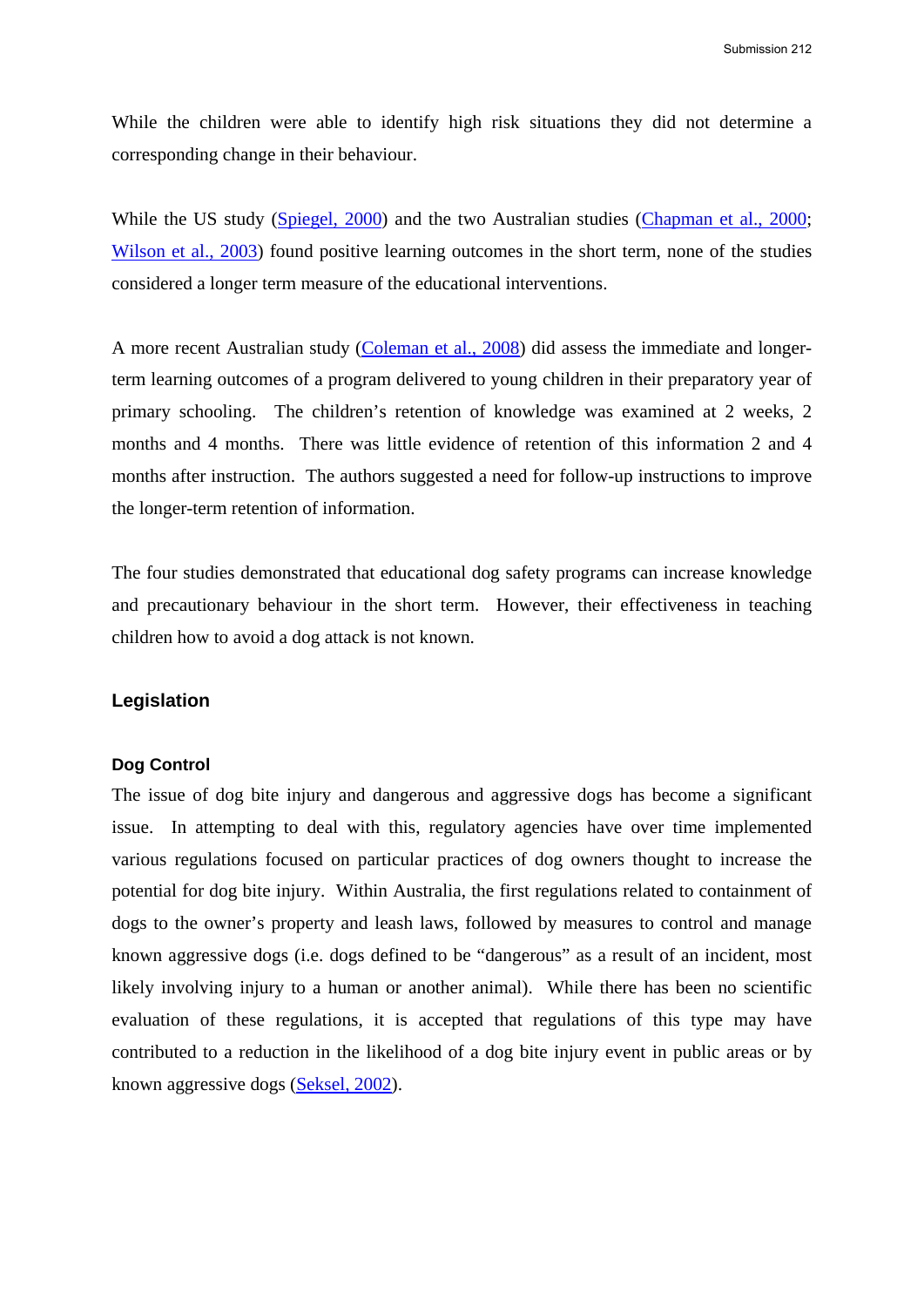#### **Breed Specific Legislation**

In the United States in the 1980's regulation was introduced which involved the restriction or banning of specific breeds of dogs. In an American Veterinary Medical Association report (Task Force on Canine Aggression and Human-Canine Interactions, 2001) the issue of the effectiveness of breed specific legislation was considered in detail. The task force concluded that dog bite statistics are not accurate for a variety of reasons associated with the data such as misidentification of breed by the victim and the media. They noted that large breeds are typically identified as problem dogs whereas smaller breeds may bite as much or more but the injury is less substantial and may therefore not be reported. The taskforce also concluded that breed specific legislation was inappropriate because it may provide the impression that banning or restricting certain breeds of dog manages the problem. They felt that this could give people a false sense of security and result in dog owners acquiring a dog and failing to recognise the scope of their responsibilities to the community in the context of the potential danger the dog may pose.

Very few studies have attempted to quantify the effect of breed specific regulations on dog bite injury and those that have, concluded that breed specific regulations have been ineffective in reducing injury by dog bites. In the United Kingdom a comparative prospective study was conducted of mammalian bites (bites of humans by all mammals, not just dogs) attending at one hospital Emergency Department in a three month period before implementation of the Dangerous Dogs Act (DDA) in 1991 and again for a three month period two years later (Klaassen et al., 1996). It should be noted that only a brief period of time was assessed thereby limiting the value of this study. This report found that introduction of the Act resulted in no significant decline in the proportion of mammalian bites by dogs with 73.9% before and 73.1% after. Prior to the introduction of the Act, the Alsatian was the most common breed with 24.2% of cases, the same as the proportion of mammalian bites that were by humans. The percentage of bites involving so-called 'dangerous' breeds increased from 6% pre legislation to 11% post legislation. The authors concluded that the Dangerous Dogs Act 1991 had done little to protect the public from mammalian bites and that the Act has singled out certain 'dangerous' breeds without any substantive data to support it. They also concluded that if legislation is to reduce injury from dog bites there should be much wider control of the dog population in general and not just targeting of the breeds referred to in the DDA.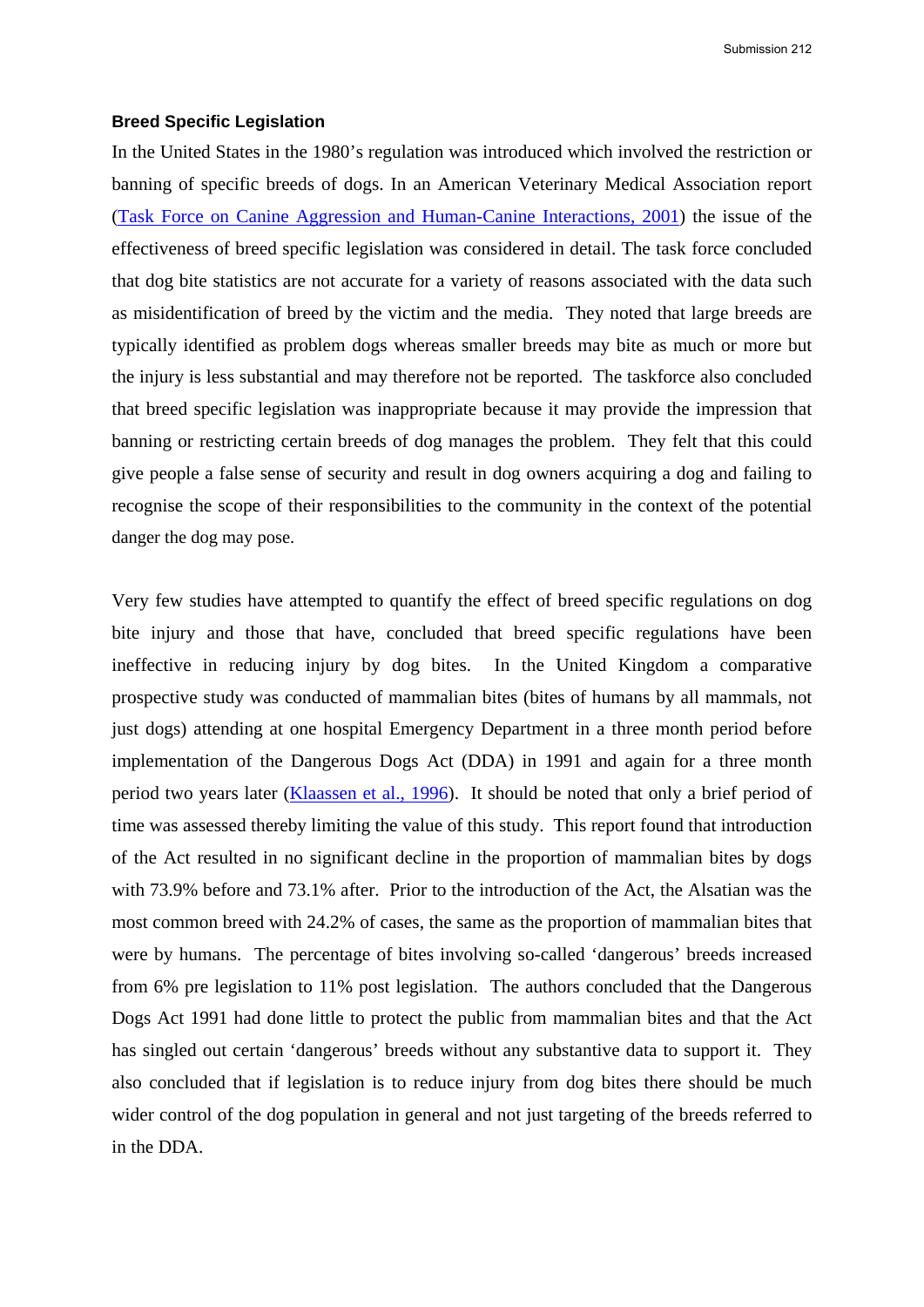Similar conclusions were reached in Spain, based on the analyses of dog-bite related incidents from Aragon over a ten year period from 1995 to 2004 with the aim of assessing the impact of the Spanish Dangerous Animals Act on the epidemiology of dog bites (Rosado et al., 2007). The authors concluded that the implementation of the Spanish legislation exerted little impact on the epidemiology of dog bites and the criteria to regulate only socalled dangerous breeds was unsuitable and unjustified.

#### **Australia**

There has been no scientific evaluation of the impact of breed specific legislation in Australia. A paper examined bite data reported to the New South Wales Government by Local Government authorities (Collier, 2006) and concluded that the data did not support the view that the breed targeted by regulation was a uniquely dangerous breed and breed-specific laws directed at restricting it had not been demonstrated by authorities to be justified by its attack record.

In Australia, in 1995, the death of an elderly woman in Toowoomba, Queensland was widely reported as an attack by an American Pit Bull Terrier. The dog involved was said to be a cross breed of unknown origins (Collicutt, 1996) and had been registered with Toowoomba Council as a Labrador cross (Shultz, 2003). Following this, several Queensland Councils introduced restrictions or total bans on American Pit Bull Terriers and crosses. Unlike the situation in Victoria where there is an overriding Act governing domestic animal management, Councils in Queensland are reasonably autonomous in regard to their ability to make stand-alone Local Laws. Consequently Queensland Councils are able to make restrictions quite separate to those required by Queensland State Legislation. Restrictions have been extended to other breeds and crosses by some Queensland Councils. More than 15 breeds and crosses have been targeted (CCCQ, 2002; DLGP, 2003) and one Council, as well as restrictions on particular breeds, has had restrictions on dogs over a particular weight or height.

Following the initial breed specific controls described above some States have extended their regulatory measures to incorporate more stringent requirements in regard to restricted breeds. In Victoria, for example, the Domestic (Feral and Nuisance) Animals Act does not allow the registration of any of the pure breeds prohibited from importation by the Australian Government in 1991, if they were not in existence in Victoria prior to November 2, 2005.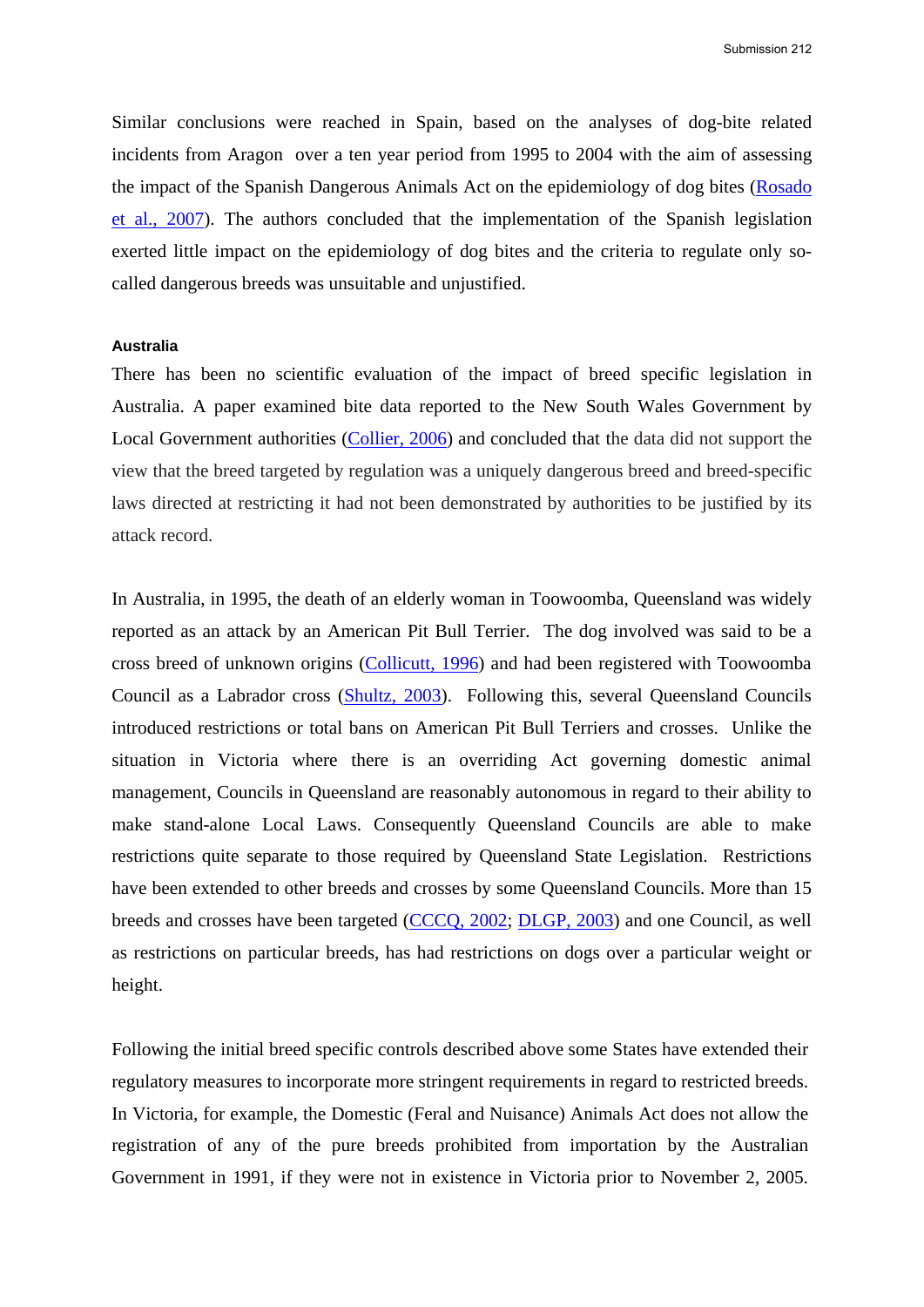Submission 212

Thus if a dog is identified as a purebred of one of these breeds it may only be registered as a "restricted breed" if it was in existence in Victoria prior to November 2, 2005 and currently registered (as anything) with a Local Council. From September 2010, the legislation was widened to cover dogs which met a physical standard, not yet produced, with a two year moratorium in which dogs who theoretically met this non-existent standard were encouraged to "safely" register with Councils. This was rather difficult given the standard didn't exist. This did not affect the legislation as it applied to purebreds. With the sad death of Ayen Chol in August, 2011 this moratorium was cut short and the legislation targeting dogs by appearance commenced on September 30, 2011. This meant that dogs who were not in existence in Victoria prior to September 1, 2010 or not registered with a Council as any breed prior to September 30, 2011 were unable to be registered and would be killed regardless of whether it has committed any offence or whether the owner had any knowledge of the perceived breed. A hastily prepared Standard for the Identification of Restricted Breed Dogs in Victoria became available. This document had many contradictions with text describing a physical characteristic one way and accompanying photos displaying opposite characteristics! This made reviews difficult in VCAT.

This legislation has been a resounding failure causing much pain and suffering and expense to affected dog owners and also expense to Councils with absolutely no benefit to dog bite injury prevention. I have attended most Victorian Civil and Administrative Tribunal (VCAT) Reviews and I have been astonished with what I have observed. In one case, evidence was presented on behalf of the Council by a Local Laws Officer and reinforced by their legal representation that a scissor bite was indicative of a pit bull. Seriously? This same Local Laws Officer gave evidence, intended to reinforce his "expertise", that he had attended training through the Department of Primary Industries at which he named particular breeds of dogs as being present when in fact they were not. I have confirmation of this by the department in writing. Whether this was from ignorance or deliberate only he knows. Sadly these dogs died. This evidence is available on tape if the Committee are interested in listening to it. In another hearing a Local Laws Officer stated that the *occiput* was on the cheek of a dog and the *pastern* on the shoulder. Fortunately the particular VCAT member hearing this review knew otherwise and this dog went home. Unfortunately this Local Laws Officer was considered to be an expert in many more cases to follow. The Senior Local Laws Officer who gave evidence in VCAT against a dog that subsequently won in the Supreme Court stated in VCAT as evidence of his expertise that he knew the difference between an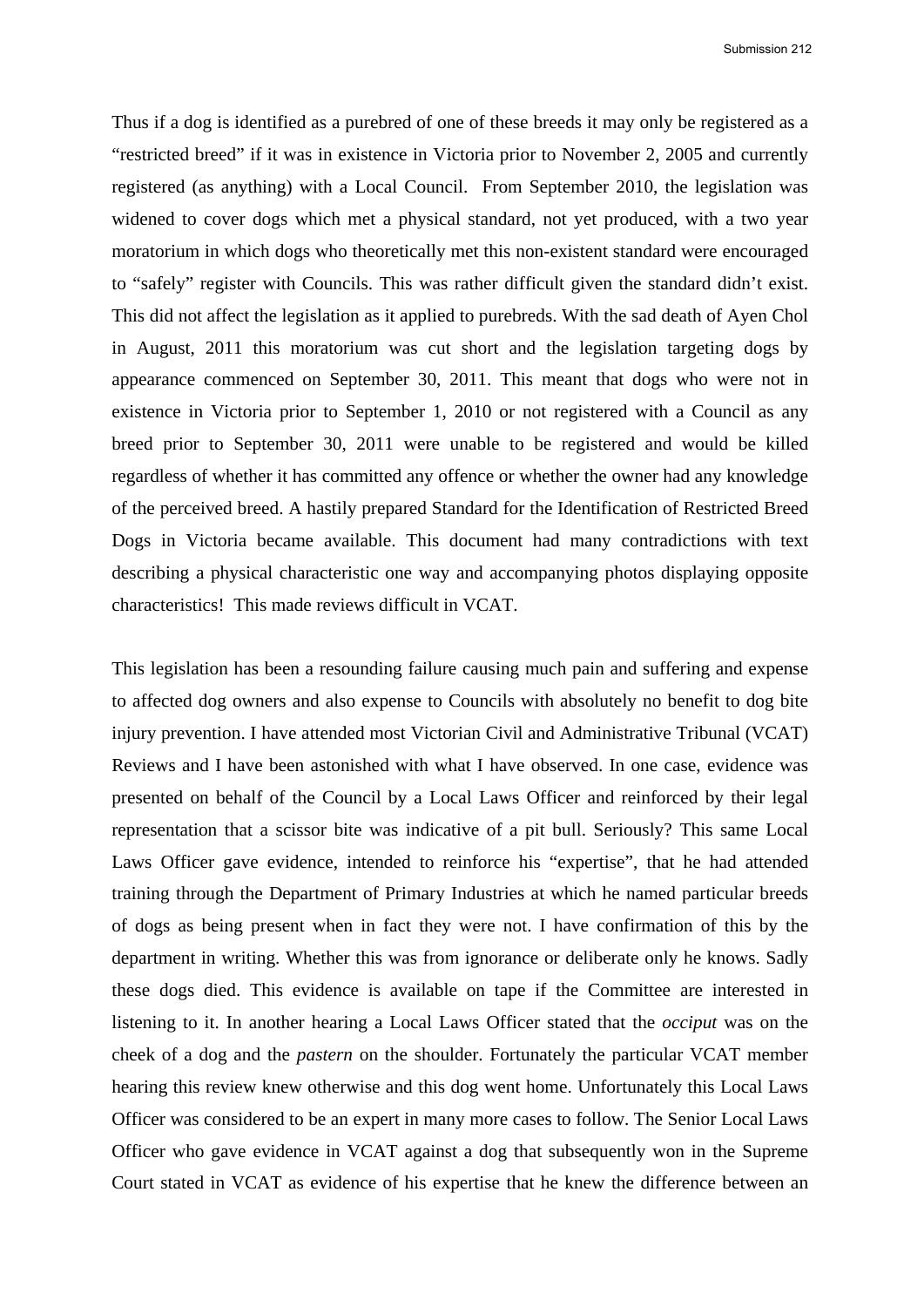Alsation and a German Shepherd Dog. There is no difference. A transcript of this is also available to the Committee. I have attached as Attachment 3, which I request also to remain confidential a table of VCAT cases (not necessarily complete) and their outcome.

One of these VCAT cases involved a dog called Bobo. I have attached as Attachment 4, a power point presentation given to Melbourne University Veterinary students in 2012. Essentially the seminar referenced Bobo's case. I would be very keen to discuss this case in detail. Bobo lost in VCAT by the application of "partial compliance" with the required physical characteristics. How partial compliance can be applied to specific physical characteristics is beyond me. This belief has since confirmed by the judiciary in later cases, yet Bobo was killed.

It is my belief that the State should revisit their obligations as a model litigant and with that in mind I refer to Attachment 5, "The State as a Model Litigant". Councils in particular have acted inappropriately if not illegally in many instances but no-one seems prepared to act on this. For example, (and I have many) one Council, as standard practise provided all owners of seized dogs with a letter stating that the owner was responsible for all impoundment costs until the outcome of prosecution and that they would be invoiced on a fortnightly basis. Many people, particularly those in the lower socio economic bracket, confronted by the cost of around \$28 per day felt they had no choice but to surrender their dogs. This of course is totally wrong as there is no debt until a finding of guilt and no ability by any Council to invoice prior to any court finding. How many dogs were surrendered, possibly unnecessarily? Refer Attachment 6.

# **Ayen Chol**

The tragic death in August 2011 of Ayen Chol was the catalyst for the shortened moratorium. Until then, no dog bite related deaths in Victoria had been attributed to a dog identified as a pit bull or pit bull cross.

My ongoing research has found that from 1979 to 2012, there have been over 33 dog bite related deaths in Australia, 11 of these in Victoria. Only one other dog involved in a death in Australia had previously been described as a pit bull cross dog.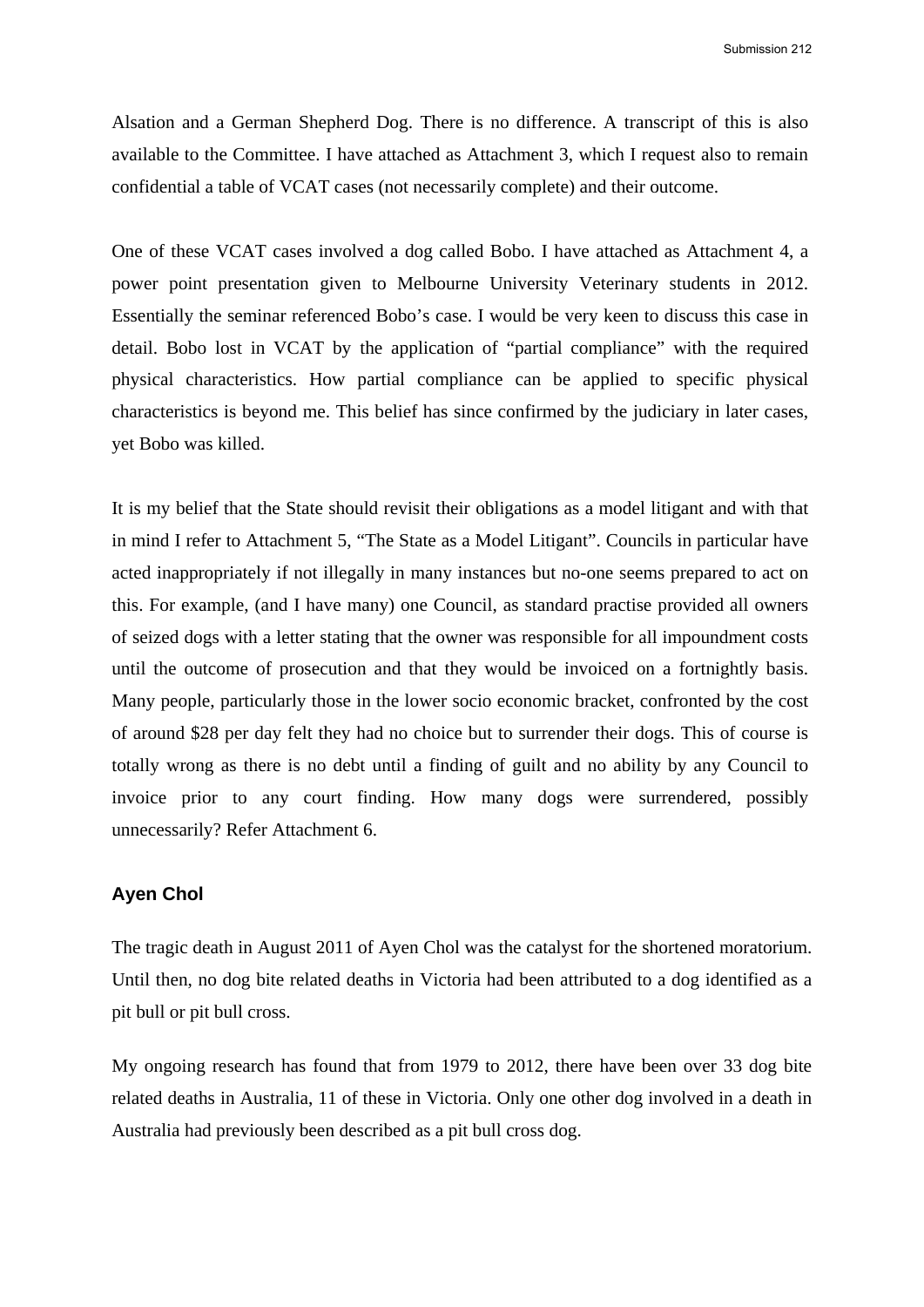I made four unsuccessful Freedom of Information requests for photos of the involved dog. These were to the Victorian Police, the Department of Primary Industries and twice to Brimbank City Council. Subsequently the Coroner ruled that no photos were ever to be released. Why?

I attended the inquest and was dismayed by the process. Dangerous breeds were referred to throughout. There was no mention of the Victorian Standard for the Identification of Restricted Breed Dogs which the subject dog was said not to comply with. The subject dog's male parent was assessed on two separate occasions (one shortly AFTER the inquest) and said not to comply. The dog was destroyed without assessment by behavioural experts nor was an autopsy performed to identify any health issues that may have contributed to its reactions.

The dog had left the property unsupervised via a roller door that activated by unknown means. There was no separation from the backyard where the dog was kept nor was there a front gate. The owner had commissioned an independent report into the activation of the roller door. This came as a complete surprise to the Coroner as the Victorian Police assisting had not looked at this aspect. It is my belief that there should be a law requiring separation of the backyard and roller door when a dog is kept at the property, in particular if there is also no front fence or gate preventing escape from the property. This is a simple and logical response that would prevent any future incidents of this type. Why wasn't it considered and recommended?

# **Evidence base for breed specific legislation**

The full extent of dog bite injury in Australia is difficult to measure as there are no reporting requirements.

There are data available on deaths. Hospital-treated dog bite injury is available through emergency department presentation data and hospital admissions data. But comprehensive data on medical practitioner treated injury and non-medically treated injury are not available.

Within Australia there are no reliable statistics available on the breed of dogs involved in injury events, mainly because breed identification based on phenotype is reported to be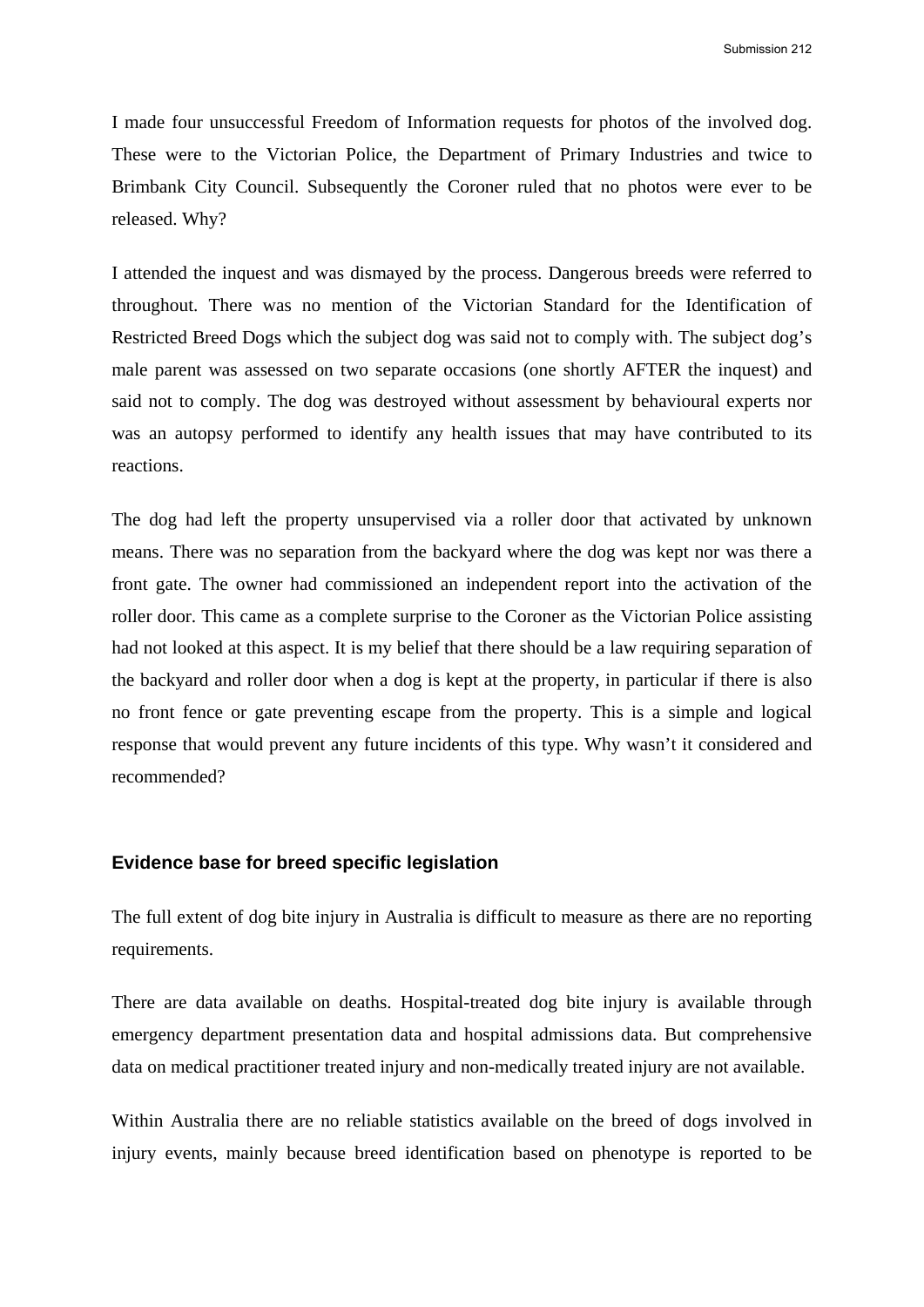inaccurate, even when experienced observers are involved (Collier, 2006; Coppinger and Coppinger, 2001; Voith et al., 2009). Furthermore no scientifically based research indicates current DNA testing technology reliably identifies breed composition. The issue of breed identification in dog attacks is further complicated, and errors potentially increased, by reliance on media reports for breed identification (Beck et al., 1975; Collier, 2006; Overall and Love, 2001; Podberscek, 1994; Sacks et al., 1989; Sacks et al., 2000). Selective reporting of incidents and their detail by the media may also misrepresent the role of breed in dog bite injury (Podberscek, 1994). Due to the lack of systemic data collection on the dog population, combined with the noted problems of breed identification, accurate breed denominator data are not available to allow estimation of breed specific bite injury rates.

Second, the effectiveness of breed specific regulatory measures has not been clearly demonstrated, nor has any literature been identified where this approach has been examined for potential harmful effects, such as emotional trauma to the owner. The evaluation of injury interventions is critical to ensure that health gains are made, any disbenefits are taken into account, and finite public resources are used effectively.

Third, breed specific regulatory measures may reflect a simplistic and unrealistic appreciation of the causal factors (Task Force on Canine Aggression and Human-Canine Interactions, 2001). It is well recognised that a dog's reaction in any situation depends on at least six interacting factors (Seksel, 2002; Wright, 1991). Current breed specific regulation removes responsibility for dog biting incidents from dog owners and places the focus on dogs. It may also engender a false and dangerous perception that breeds not included in particular regulations will not be associated with risk of biting. A fundamental principle of injury prevention is that the most effective solutions involve a multi-dimensional approach (Ozanne-Smith and Williams, 1995), which in the instance of dog bite injury would involve dog owners, parents, children, the community at large, local authorities and legislators. Supporting this approach, there is some evidence that a multidimensional prevention program in the State of Nevada achieved a 15% reduction in the incidence of bites (Task Force on Canine Aggression and Human-Canine Interactions, 2001). There is also much support worldwide for a model referred to as the Calgary model developed in Calgary, Alberta, Canada by Bill Bruce.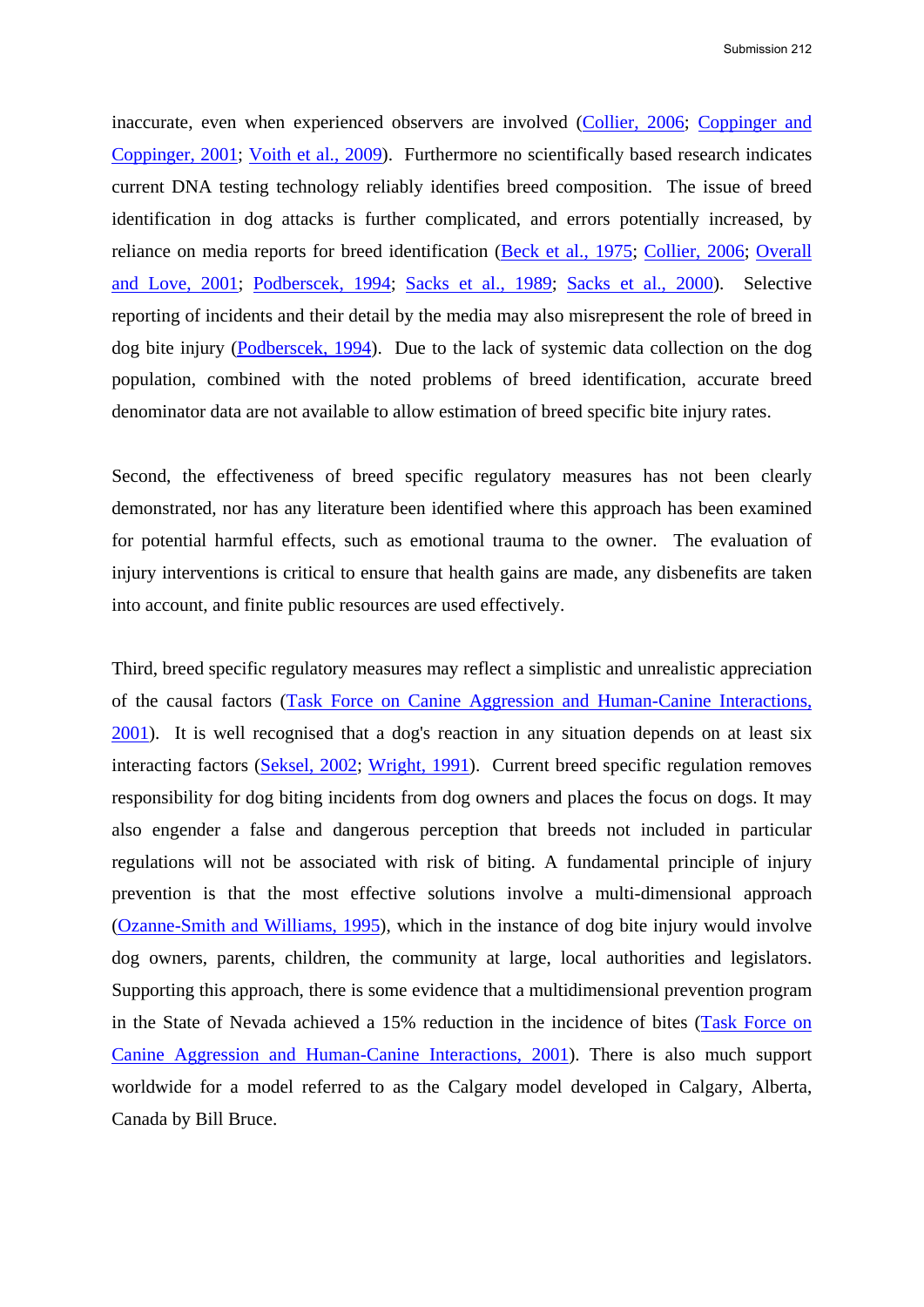### **Why Dogs bite**

There is much to be said as to why dogs bite. Today, dogs are increasingly isolated from other dogs, with stringent conditions imposed by governments on their management; changing social systems and urbanisation adding further stress on the animals involved. It is possible that excessive restriction of social interaction with humans and other dogs and animals may result in inappropriate behaviour.

Aggressive tendencies are innate in all canine species. Dog aggression can be divided into two distinct types; normal or expected under certain conditions and abnormal or excessive reactions (Neville, 1991). Most forms of dog aggression are multi-dimensional. Dog aggression has also been categorised into the following broad categories (Blackshaw, 1991; Fogle, 1990; Luescher and Reisner, 2008; Neville, 1991); play aggression, protective aggression (including territorial and parental aggression), fear aggression (including pain induced aggression), learned aggression, predatory aggression which is extremely rare and idiopathic aggression.

Veterinarian Dr Bruce Fogle in his book The Dog's Mind (Fogle, 1990) asserted that fear aggression is the most common type of aggression that pet dogs exhibit and is the most common cause of dog bites in children. He stated "*these dogs bite children for many reasons. If they have not been properly socialised to children they can think of them as a new and unfamiliar species. To the dog's mind our children are quite different to us. Prepubertal children smell different as well as being smaller. They move in a much jerkier fashion"* and *"fear aggression can be caused by a previous painful experience with a child when, for example, the dog's hair was pulled"* 

From the perspective of the offending dog, a bite can be considered intentional or unintentional. Intentional dog bite injury is the consequence of an aggressive response by a dog. Unintentional injury may arise when the dog's teeth impact inadvertently with a person's body, as in, for example, a collision during a game of ball, and is not the result of an aggressive response from the dog. The causal factors for an injury event of this type are easy to describe. Determination of causal factors for intentional dog bite injury events is more complex.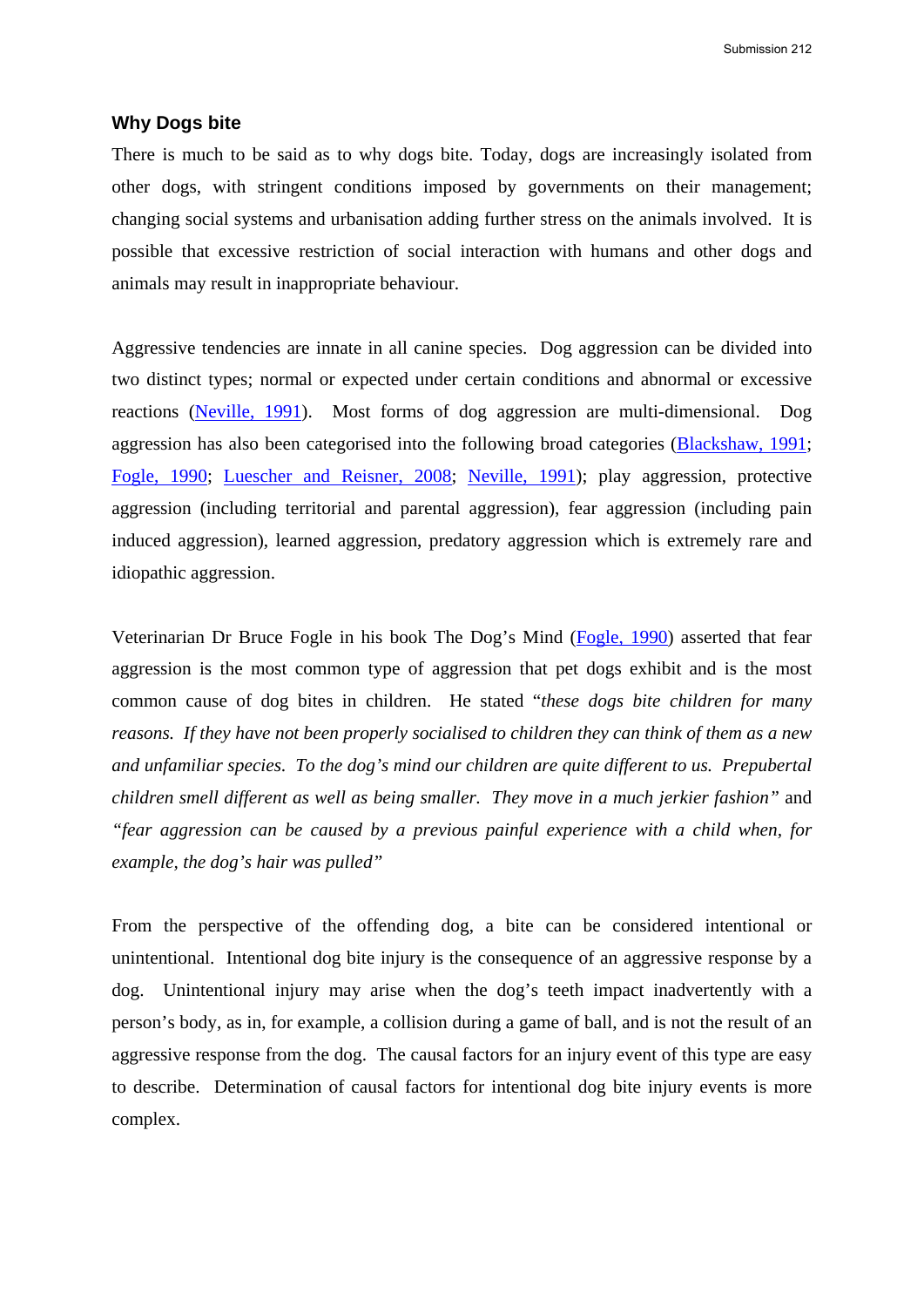In any situation a dog's response depends on at least six interacting factors including heredity, early experience, later socialisation and training, health (medical and behavioural), current environment and victim behaviour (Seksel, 2002; Wright, 1991). It follows that a dog's aggressive response, if any and the level of aggression would also be also linked to the above factors. For dog bite prevention measures to be effective the above dog-related predisposing influences need to be considered.

# **Summary**

Instead of focusing on a particular breed, or responding to single events as they occur, and reacting emotively, we need to systematically examine all of the circumstances surrounding dog bite incidents.

If you cannot reliably identify a dog's breed background (and cross breed dogs add a further dimension), laws targeting breeds will never work, regardless of whether you think the original justification is valid.

We need better data and reporting, and better education for parents, dog owners and the general public on how best to avoid a dog bite incident.

Knee-jerk reactions by governments do not tend to create good public policy. We do not need any more laws or restrictions that are doomed to failure from the onset. We need a strategy based on the best research evidence that we have to hand.

Breed bans simply do not address other recurrent patterns associated with dog attacks such as irresponsible or uneducated dog ownership.

Measures taken need to address human ownership practices, as dogs of many breeds and crosses feature in dog attacks. No single, or even group of breeds, have been shown to account for the majority of dog attacks in Australia.

The best way to prevent children being injured is to have approach that considers all possible factors, as is the case with almost every other injury issue.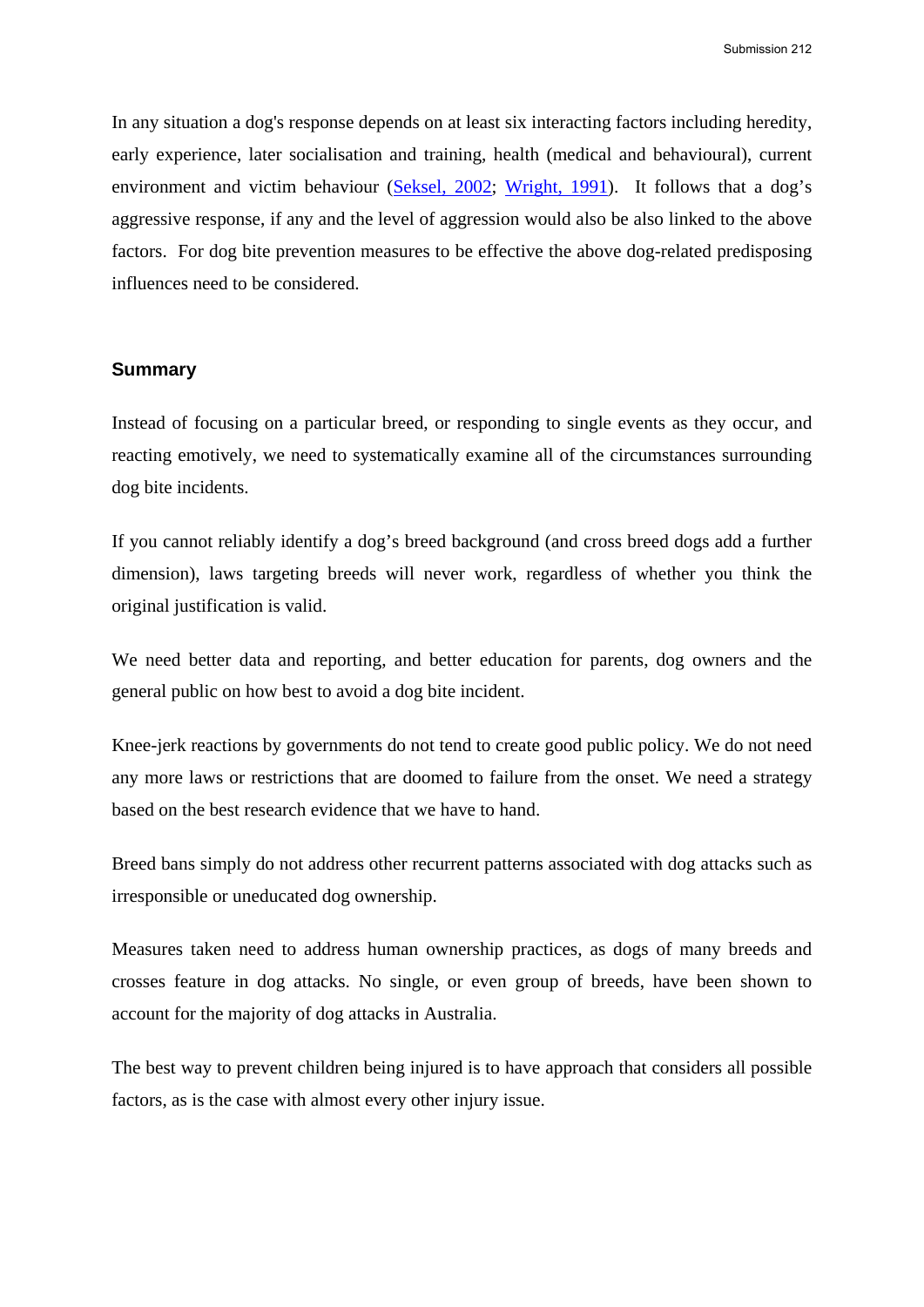This approach should include strategies targeted towards the general public, dog owners, parents and dogs. Enforcement of existing control and leash laws and education and knowledge will help. It is important children are supervised with dogs. These essential measures will enhance responsible ownership of any breed or cross breed.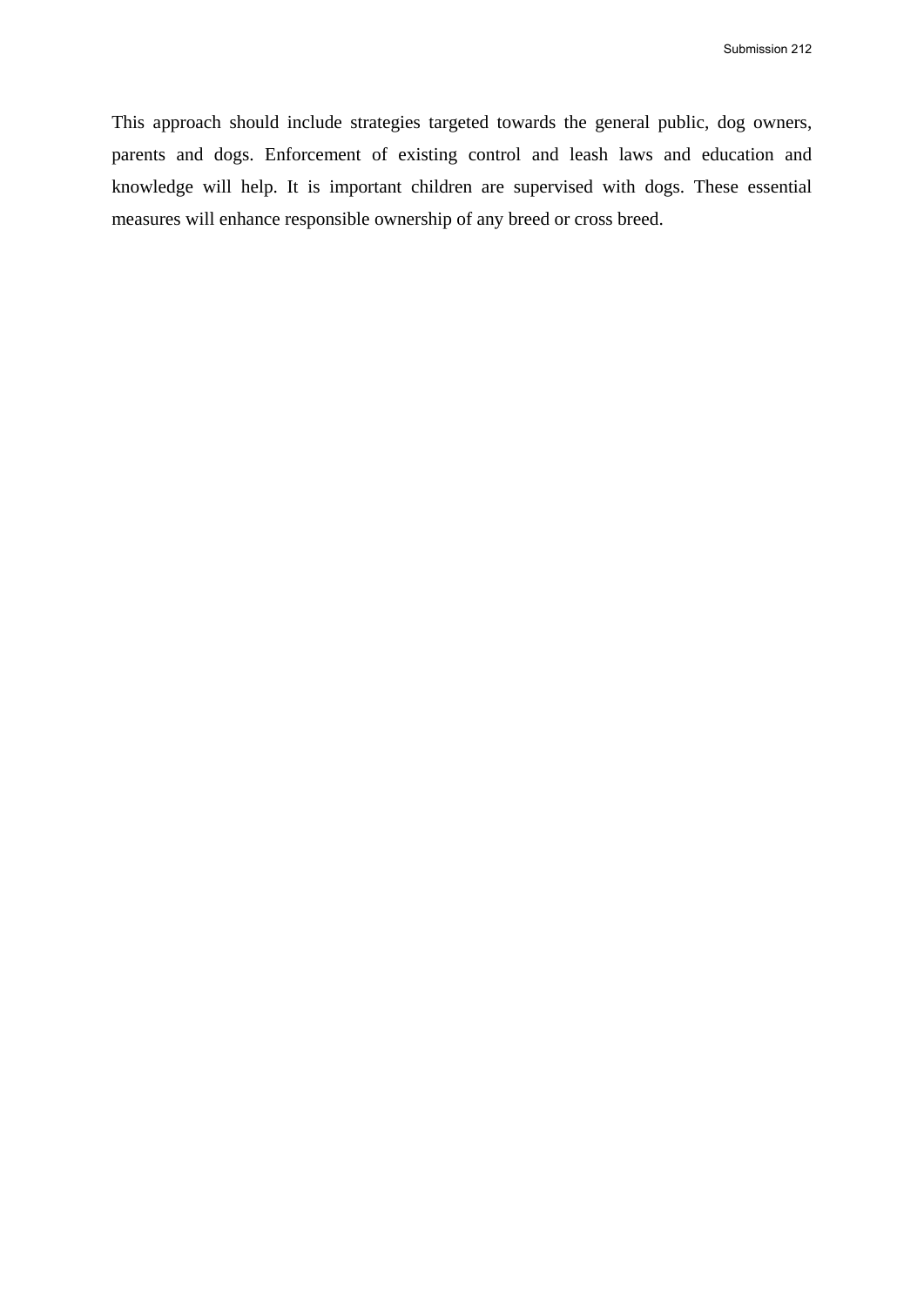# **Bibliography**

- Al Podberscek, J. B. J. N. (1990). The incidence of dog attacks on children, treated at a city hospital. *Australian Veterinary Journal, 67*(2), 79-80.
- Anderson, W. P., Reid, C. M., and Jennings, G. L. (1992). Pet ownership and risk factors for cardiovascular disease. *Med J Aust, 157*(5), 298-301.
- Barnes, J. E., Boat, B. W., Putnam, F. W., Dates, H. F., and Mahlman, A. R. (2006). Ownership of High-Risk ("Vicious") Dogs as a Marker for Deviant Behaviors Implications for Risk Assessment. *Journal of Interpersonal Violence, 21*(12), 1616 - 1634.
- Beck, A. M., Loring, H., and Lockwood, R. (1975). The ecology of dog bite injury in St. Louis, Missouri. *Public Health Rep, 90*(3), 262-267.
- Beck, A. M., and Meyers, N. M. (1996). Health enhancement and companion animal ownership. *Annu Rev Public Health, 17*, 247-257.
- Bernardo, L. M., Gardner, M. J., and Amon, N. (1998). Dog bites in children admitted to Pennsylvania trauma centers. *Int J Trauma Nurs, 4*(4), 121-127.
- Bernardo, L. M., Gardner, M. J., O'Connor, J., and Amon, N. (2000). Dog bites in children treated in a pediatric emergency department. *J Soc Pediatr Nurs, 5*(2), 87-95.
- Bernardo, L. M., Gardner, M. J., Rosenfield, R. L., Cohen, B., and Pitetti, R. (2002). A comparison of dog bite injuries in younger and older children treated in a pediatric emergency department. *Pediatr Emerg Care, 18*(3), 247-249.
- Bhanganada, K., Wilde, H., Sakolsataydorn, P., and Oonsombat, P. (1993). Dog-bite injuries at a Bangkok teaching hospital. *Acta Trop, 55*(4), 249-255.
- Blackshaw, J. K. (1991). An overview of types of aggressive behaviour in dogs and methods of treatment. *Applied Animal Behaviour Science, 30*(3-4), 351-361.

CCCQ. (2002). *President's Report Queensland Canine Control Council May 2002*.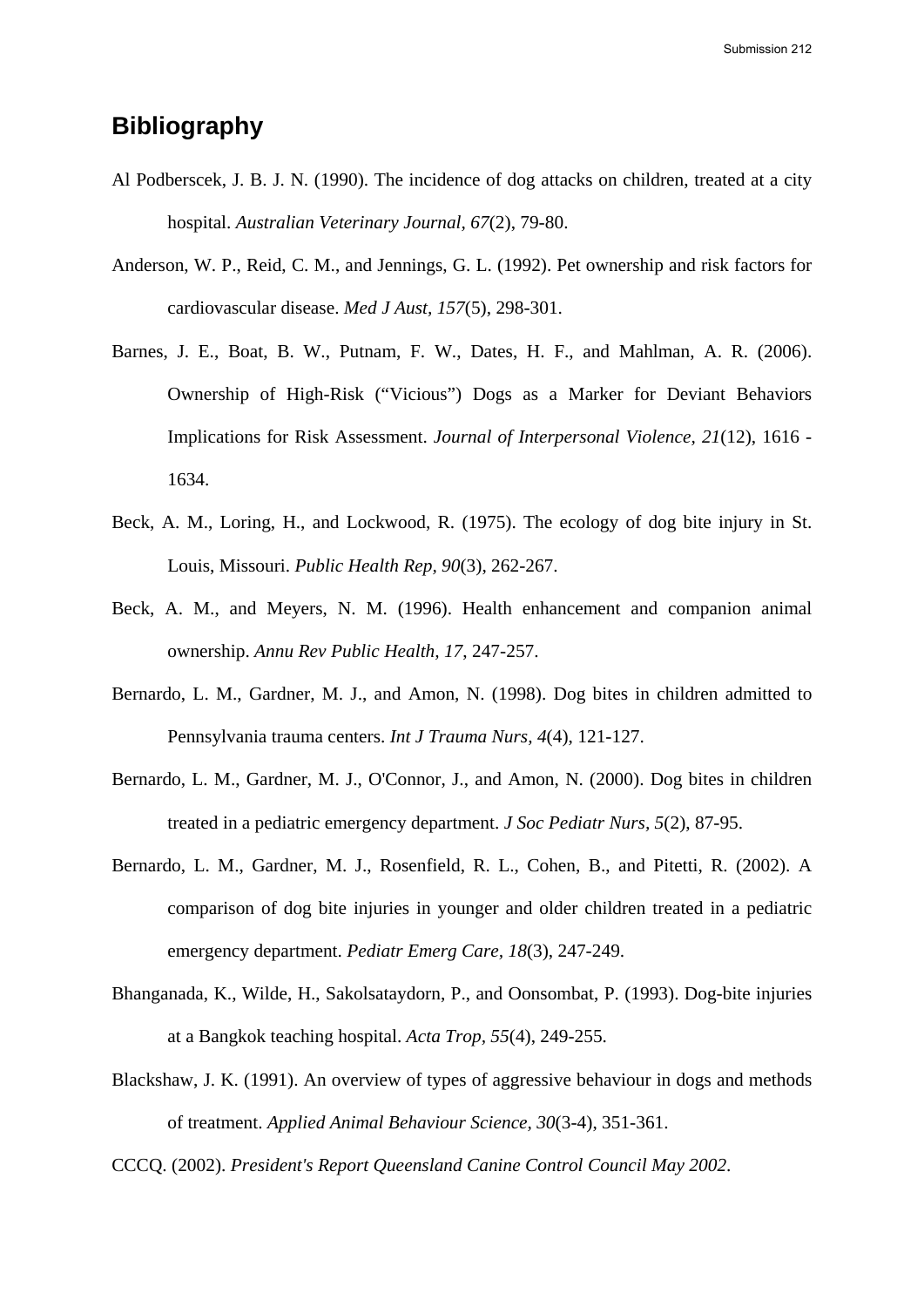- Chapman, S., Cornwall, J., Righetti, J., and Sung, L. (2000). Preventing dog bites in children; randomised controlled trial of an educational intervention. *British Medical Journal, 320*, 1512-1513.
- Clutton-Brock, J. (1995). Origins of the dog: domestication and early history. In J. Serpell (Ed.), *The Domestic Dog: its evolution, behaviour and interactions with people*. Cambridge: Cambridge University Press.
- Coleman, G. J., Hall, M. J., and Hay, M. (2008). An Evaluation of a Pet Ownership Education Program for School Children *Anthrozoos: A Multidisciplinary Journal of The Interactions of People & Animals,, 21*(3), 271-284(214).
- Collicutt, T. (1996). *Statutory Declaration Manager Toowoomba and Distric Society for the Prevention of Cruelty to Animals June 24,* .
- Collier, S. (2006). Breed-specific legislation and the pit bull terrier: are the laws justified? *Journal of Veterinary Behavior: Clinical Applications and Research, 1*(1), 17-22.
- Coppinger, R., and Coppinger, L. (2001). *Dogs: a new understanding of canine origin, behavior, and evolution*. Chicago: The University of Chicago Press.
- Coppinger, R., and Schneider, R. (1995). Evolution of working dogs. In J. Serpell (Ed.), *The Domestic Dog: its evolution, behaviour and interactions with people*. Cambridge: Cambridge University Press.
- Cutt, H., Giles-Corti, B., Knuiman, M., and Burke, V. (2007). Dog ownership, health and physical activity: a critical review of the literature. *Health & Place, 13*(1), 261-272.

Darwin. (1859). *The origin of species*.

- Day, H., Roesler, J. S., and Kinde, M. (2007). Hospital-treated dog bites in Minnesota, 1998- 2005. *Minn Med, 90*(7), 43-45, 47.
- Delise, K. (2007). *The Pit Bull Placebo The Media, Myths and Politics of Canine Aggression*: Anubis.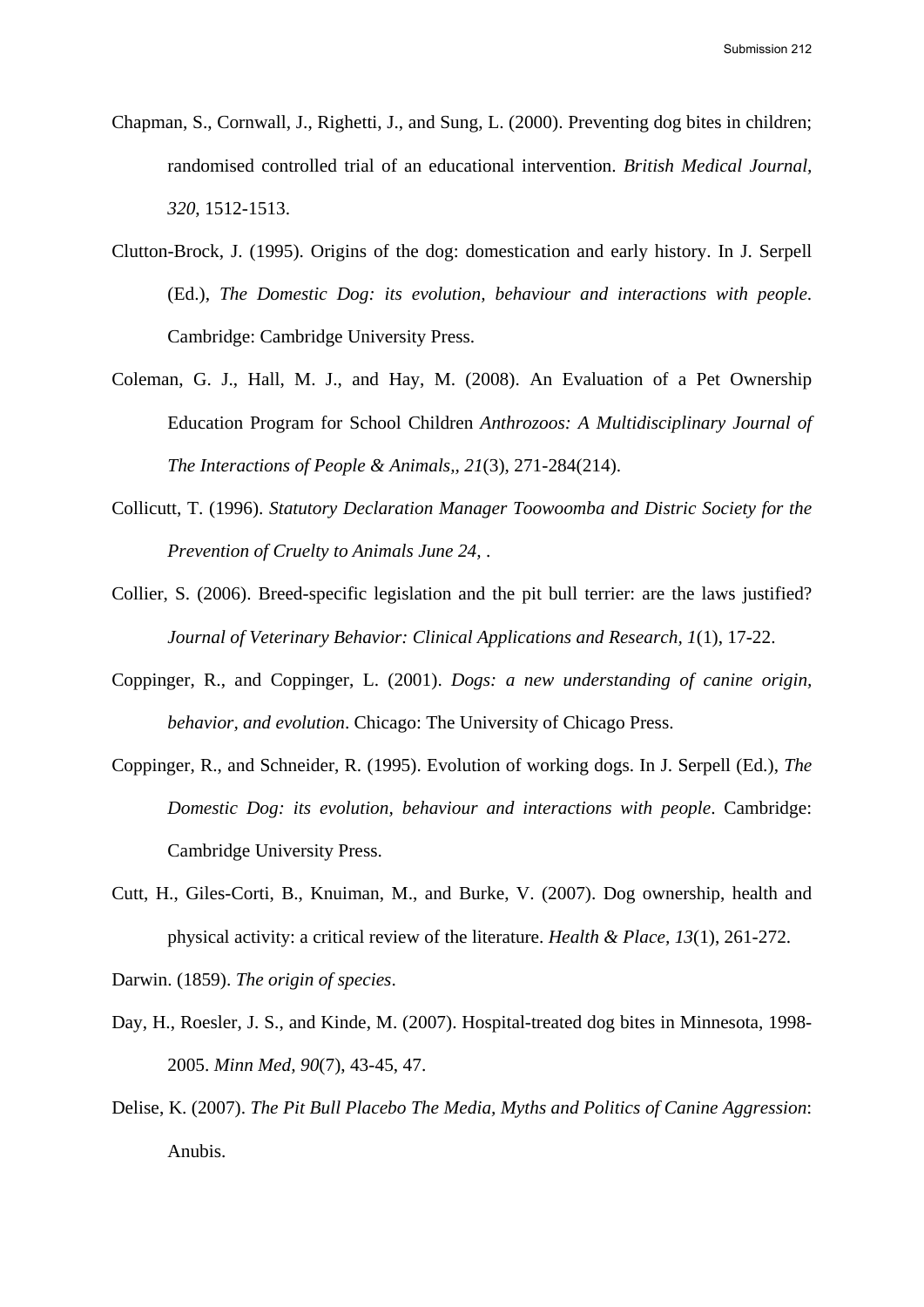- DLGP. (2003). *Queensland Department of Local Government and Planning (www.dlgp.qld.au/internet/local\_govt/council\_info/local\_laws)*
- Dwyer, J. P., Douglas, T. S., and van As, A. B. (2007). Dog bite injuries in children--a review of data from a South African paediatric trauma unit. *S Afr Med J, 97*(8), 597-600.
- Feldman, K. A., Trent, R., and Jay, M. T. (2004). Epidemiology of hospitalizations resulting from dog bites in California, 1991-1998. *Am J Public Health, 94*(11), 1940-1941.
- Fogle, B. (1990). *The Dog's Mind* (First ed.). London: Penguin.
- Gershman, K. A., Sacks, J. J., and Wright, J. C. (1994). Which dogs bite? A case-control study of risk factors. *Pediatrics, 93*(6 Pt 1), 913-917.
- Gielen, A. C. (1992a). Health Education and Injury Control: Integrating Approaches. *Health Educ Behav, 19*(2), 203-218.
- Gielen, A. C. (1992b). Health Education and Injury Control: Integrating Approaches. *Health Education and Behavior, 19*(2), 203-218.
- Greenhalgh, C., Cockington, R. A., and Raftos, J. (1991). An epidemiological survey of dog bites presenting to the Emergency Department of a children's hospital. *Journal of Paediatrics and Child Health, 27*(3), 171-174.
- Griffiths, A. (1991). Media Release Ban on Imports of Dangerous Dogs. In Minister for Resources 25 November (Ed.).
- Guy, N. C., Luescher, U. A., Dohoo, S. E., Spangler, E., Miller, J. B., Dohoo, I. R., et al. (2001b). Risk factors for dog bites to owners in a general veterinary caseload. *Applied Animal Behaviour Science, 74*(1), 29-42.
- Guy, N. C., Luescher, U. A., Dohoo, S. E., Spangler, E., Miller, J. B., Dohoo, I. R., et al. (2001c). A case series of biting dogs: characteristics of the dogs, their behaviour, and their victims. *Applied Animal Behaviour Science, 74*(1), 43-57.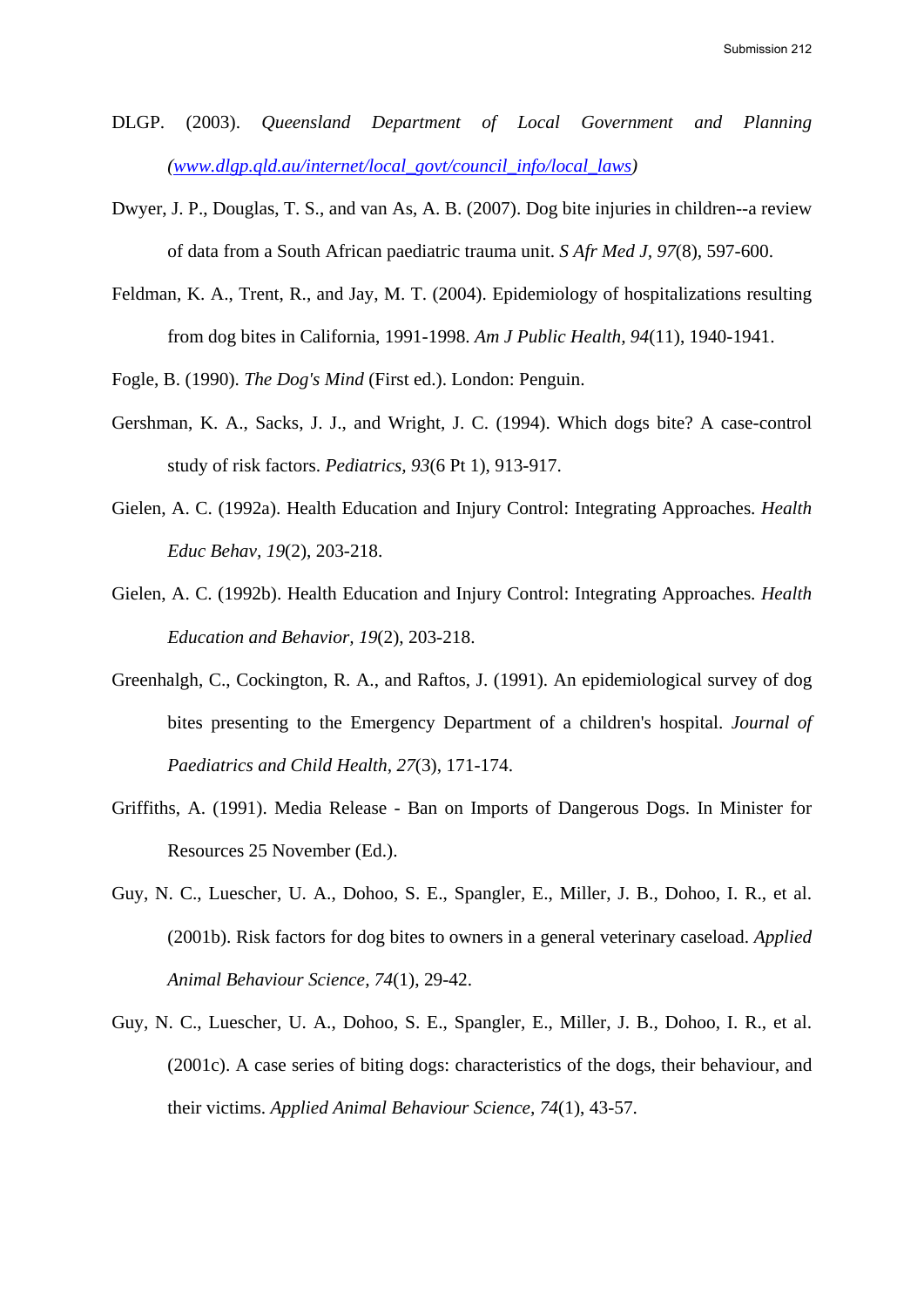- Haddon, W., Jr. (1980). Advances in the epidemiology of injuries as a basis for public policy. *Public Health Rep, 95*(5), 411-421.
- Hoff, G. L., Cai, J., Kendrick, R., and Archer, R. (2005). Emergency department visits and hospitalizations resulting from dog bites, Kansas City, MO, 1998-2002. *Mo Med, 102*(6), 565-568.
- Hon, K. L., Fu, C. C., Chor, C. M., Tang, P. S., Leung, T. F., Man, C. Y., et al. (2007). Issues associated with dog bite injuries in children and adolescents assessed at the emergency department. *Pediatr Emerg Care, 23*(7), 445-449.
- Kahn, A., Bauche, P., and Lamoureux, J. (2003). Child victims of dog bites treated in emergency departments: a prospective survey. *Eur J Pediatr, 162*(4), 254-258.
- Klaassen, B., Buckley, J. R., and Esmail, A. (1996). Does the Dangerous Dogs Act protect against animal attacks: a prospective study of mammalian bites in the Accident and Emergency department. *Injury, 27*(2), 89-91.
- Kreisfeld, R., and Bordeaux, S. (1998). *Injury resulting from dog bites*. Adelaide: AIHW National Injury Surveillance Unit.
- Kreisfeld, R., and Harrison, J. (2005). *Dog-related injuries*. Adelaide: AIHW National Injury Surveillance Unit.
- Lockwood, R., and Rindy, K. (1987). Are "Pit Bulls" different? An analysis of the Pit Bull Terrier controversy. *Anthrozoos, 1*(1), 2-8.
- Luescher, A. U., and Reisner, I. R. (2008). Canine Aggression Toward Familiar People: A New Look at an Old Problem. *Veterinary Clinics of North America: Small Animal Practice, 38*(5), 1107-1130.
- MacBean, C. E., Taylor, D. M., and Ashby, K. (2007). Animal and human bite injuries in Victoria, 1998-2004. *Med J Aust, 186*(1), 38-40.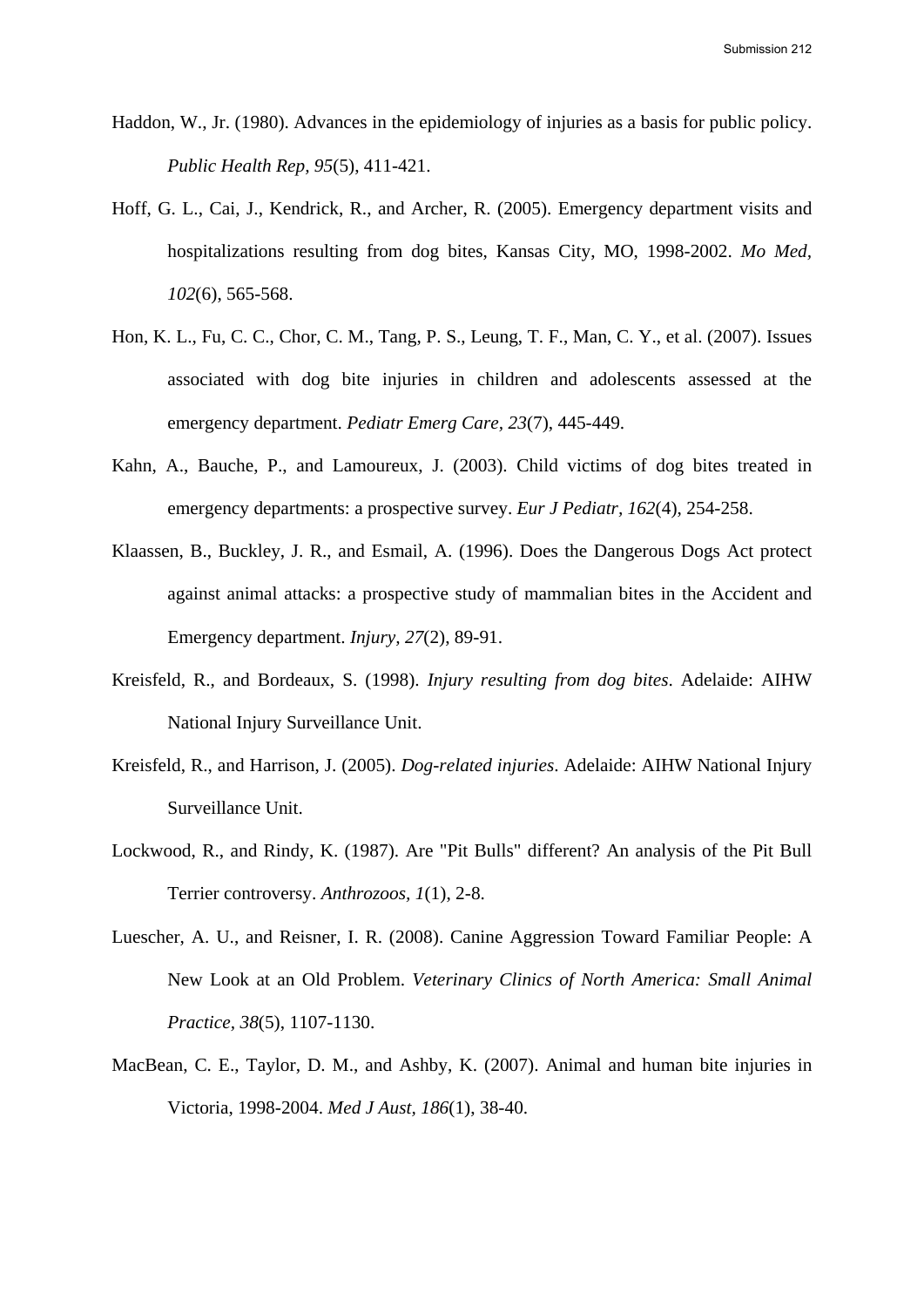- Marsh, L., Langley, J., and Gauld, R. (2004). Dog bite injuries. *N Z Med J, 117*(1201), U1043.
- McGreevy, P. (2009). *A Modern dog's life*. Sydney: University of New South Wales Press Ltd.
- McHarg, M., Baldock, C., Headey, B., and Robinson, A. (1995). *National people and pets survey: pets are good for your health. Owners typically, are responsible and caring.* Melbourne: Urban Animal Management Coalition.
- Mendez Gallart, R., Gomez Tellado, M., Somoza Argibay, I., Liras Munoz, J., Pais Pineiro, E., and Vela Nieto, D. (2002). [Dog bite-related injuries treated in a pediatric surgery department:analysis of 654 cases in 10 years]. *An Esp Pediatr, 56*(5), 425-429.

Mery, F. (1970). *The Life, History and Magic of the Dog*. New York: Grosset & Dunlap.

National Public Health Partnership (NPHP). (2005). The National Injury Prevention and Safety Plan: 2004 - 2014. Canberra: National Public Health Partnership.

NCIPC. (1989). *Injury Prevention: Meeting the Challenge*.

- Neville, P. (1991). *Do dogs need shrinks?* (1991 ed.). London: Sidgwick and Jackson.
- Nixon, J., Pearn, J., and McGarn, F. (1980). Dog bite injuries to children: potential rabies threat to Australia. *Med J Aust, 1*(4), 175-176.
- Overall, K. L., and Love, M. (2001). Dog bites to humans--demography, epidemiology, injury, and risk. *J Am Vet Med Assoc, 218*(12), 1923-1934.
- Ozanne-Smith, J., Ashby, K., and Stathakis, V. Z. (2001). Dog bite and injury prevention- analysis, critical review, and research agenda. *Inj Prev, 7*(4), 321-326.
- Ozanne-Smith, J., and Williams, F. (Eds.). (1995). *Injury Research and Prevention: A Text*: Monash University Accident Research Centre.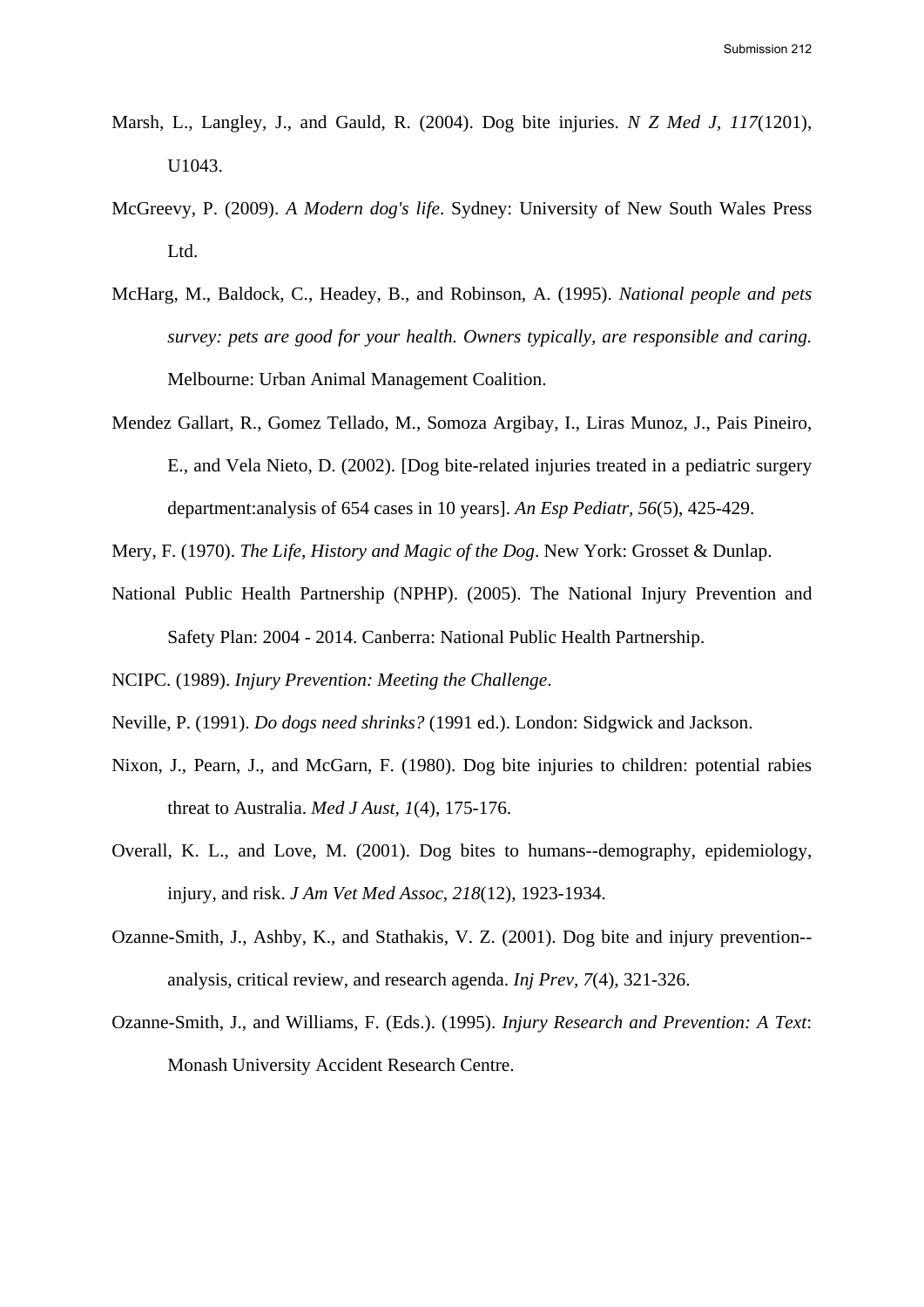- Pearn, J., Nixon, J., and Scott, I. (2004). An historical perspective. In R. McClure, M. Stevenson and S. McEvoy (Eds.), *The scientific basis of injury prevention and control* (pp. 5-17). Melbourne: IP Communications.
- Pitt, W. R., Balanda, K. P., and Nixon, J. (1994). Child injury in Brisbane South 1985-91: Implications for future injury surveillance. *Journal of Paediatrics and Child Health, 30*(2), 114-122.
- Podberscek, A. L. (1994). Dogs on a tightrope: the position of the dog in British society as influenced by press reports on dog attacks (1998 to 1992). *Anthrozoos, 7*, 232-241.
- Podberscek, A. L. (2006). Positive and Negative Aspects of Our Relationship with Companion Animals. *Veterinary Research Communications, 30 (Suppl. 1)*, 21-27.
- Podberscek, A. L., and Blackshaw, J. K. (1991). Dog attacks on children: report from two major city hospitals. *Aust Vet J, 68*(7), 248-249.
- Ragatz, L., Fremouw, W., Thomas, T., and McCoy, K. (2009). Vicious Dogs: The Antisocial Behaviors and Psychological Characteristics of Owners. *Journal of Forensic Science, 54*(2).
- Rivara, F. P. (2001). An overview of injury research. In F. P. Rivara, P. Cummings, T. D. Koepsell, D. C. Grossman and R. V. Maier (Eds.), *Injury control: a guide to research and program evaluation*. Cambridge: Cambridge University Press.
- Robertson, L. S. (1983). *Injuries Causes, Control Strategies, and Public Policy*: Lexington Books.
- Rosado, B., García-Belenguer, S., León, M., and Palacio, J. (2007). Spanish dangerous animals act: Effect on the epidemiology of dog bites. *Journal of Veterinary Behavior: Clinical Applications and Research, 2*(5), 166-174.
- Sacks, J. J., Sattin, R. W., and Bonzo, S. E. (1989). Dog bite-related fatalities from 1979 through 1988. *JAMA, 262*(11), 1489-1492.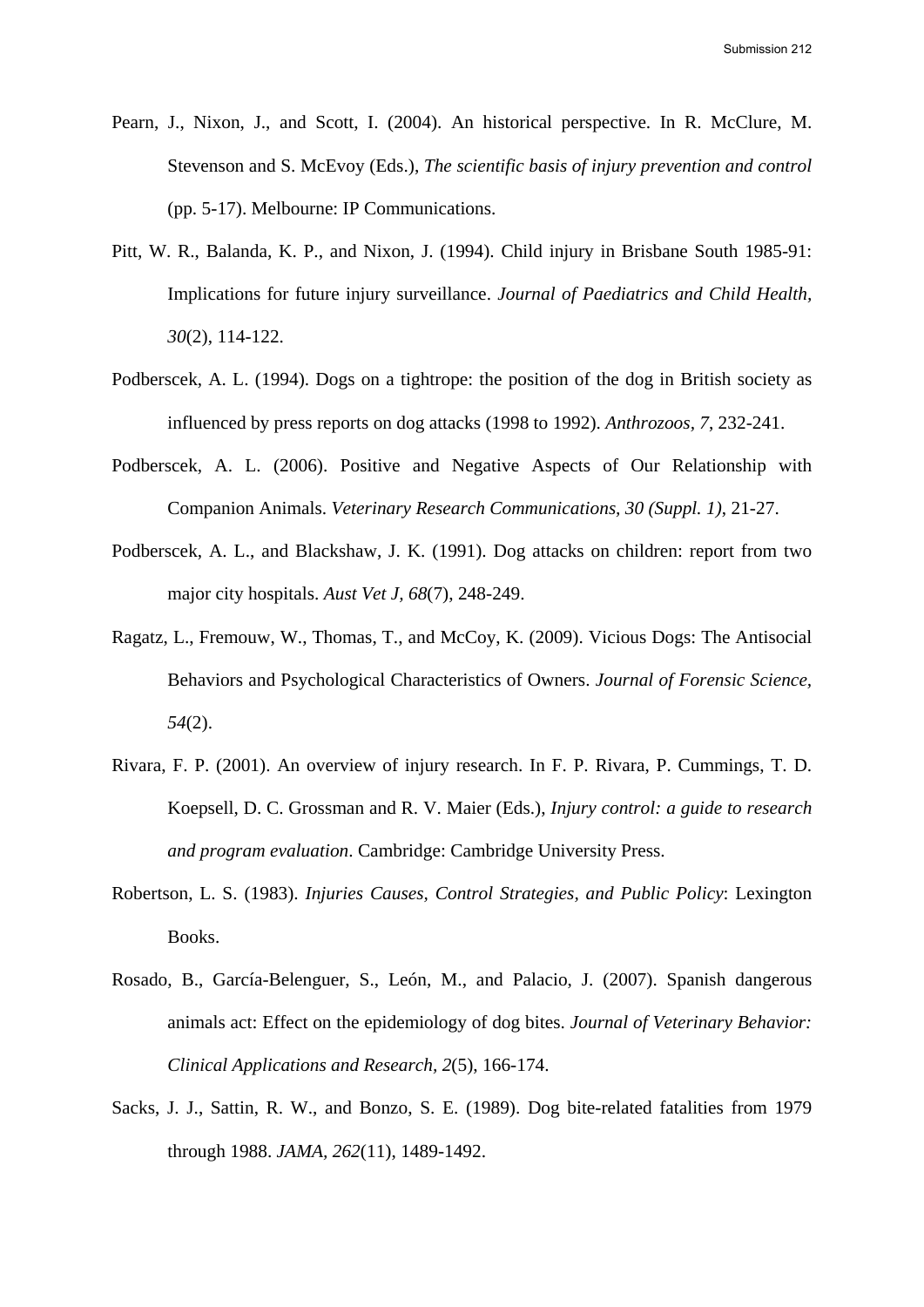- Sacks, J. J., Sinclair, L., Gilchrist, J., Golab, G. C., and Lockwood, R. (2000). Breeds of dogs involved in fatal human attacks in the United States between 1979 and 1998. *J Am Vet Med Assoc, 217*(6), 836-840.
- Schalamon, J., Ainoedhofer, H., Singer, G., Petnehazy, T., Mayr, J., Kiss, K., et al. (2006). Analysis of dog bites in children who are younger than 17 years. *Pediatrics, 117*(3), e374-379.
- Scott, J. P., and Fuller, J. L. (1965). *Genetics and the Social Behavior of the Dog*. Chicago: University of Chicago Press.
- Seksel, K. (2002). *Report to the NSW Department of Local Government on breed specific legislation issues relating to control of dangerous dogs*.
- Shultz, J. (2003). Toowooba City Council.
- Spiegel, I. B. (2000). A Pilot Study to Evaluate an Elementary School-Based Dog Bite Prevention Program *Anthrozoos: A Multidisciplinary Journal of The Interactions of People & Animals,, 13*(3), 164-173.
- Steele, M. T., Ma, O. J., Nakase, J., Moran, G. J., Mower, W. R., Ong, S., et al. (2007). Epidemiology of animal exposures presenting to emergency departments. *Acad Emerg Med, 14*(5), 398-403.
- Task Force on Canine Aggression and Human-Canine Interactions. (2001). A community approach to dog bite prevention. *J Am Vet Med Assoc, 218*(11), 1732-1749.
- Thomas, P. R., and Buntine, J. A. (1987). Man's best friend?: a review of the Austin Hospital's experience with dog bites. *Med J Aust, 147*(11-12), 536-540.
- Thompson, P. G. (1997). The public health impact of dog attacks in a major Australian city. *Med J Aust, 167*(3), 129-132.
- Trut, L. N. (1999). Early canid domestication: the farm-fox experiment. *American Scientist, 87*(2), 160(161).